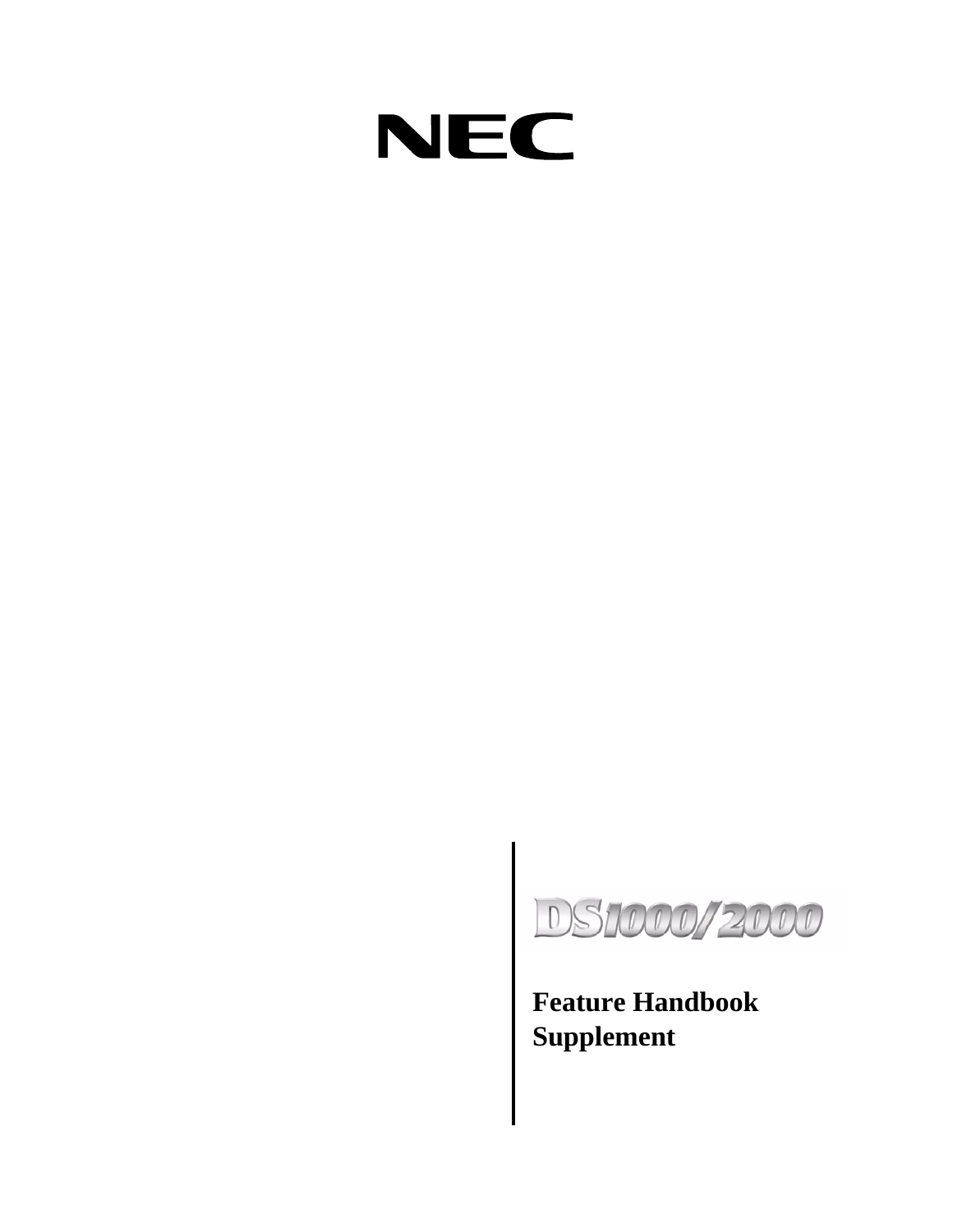This manual has been developed by NEC America, Inc. It is intended for the use of its customers and service personnel, and should be read in its entirety before attempting to install or program the system. Any comments or suggestions for improving this manual would be appreciated. Forward your remarks to:

## **NEC America, Inc., Corporate Networks Group**

4 Forest Parkway Shelton, CT 06484 **cng.nec.com**

Nothing contained in this manual shall be deemed to be, and this manual does not constitute, a warranty of, or representation with respect to, any of the equipment covered. This manual is subject to change without notice and NEC America, Inc. has no obligation to provide any updates or corrections to this manual. Further, NEC America, Inc. also reserves the right, without prior notice, to make changes in equipment design or components as it deems appropriate. No representation is made that this manual is complete or accurate in all respects and NEC America, Inc. shall not be liable for any errors or omissions. In no event shall NEC America, Inc. be liable for any incidental or consequential damages in connection with the use of this manual. This document contains proprietary information that is protected by copyright. All rights are reserved. No part of this document may be photocopied or reproduced without prior written consent of NEC America, Inc.

> ©2002 by NEC America, Inc. All Rights Reserved. Printed in U.S.A.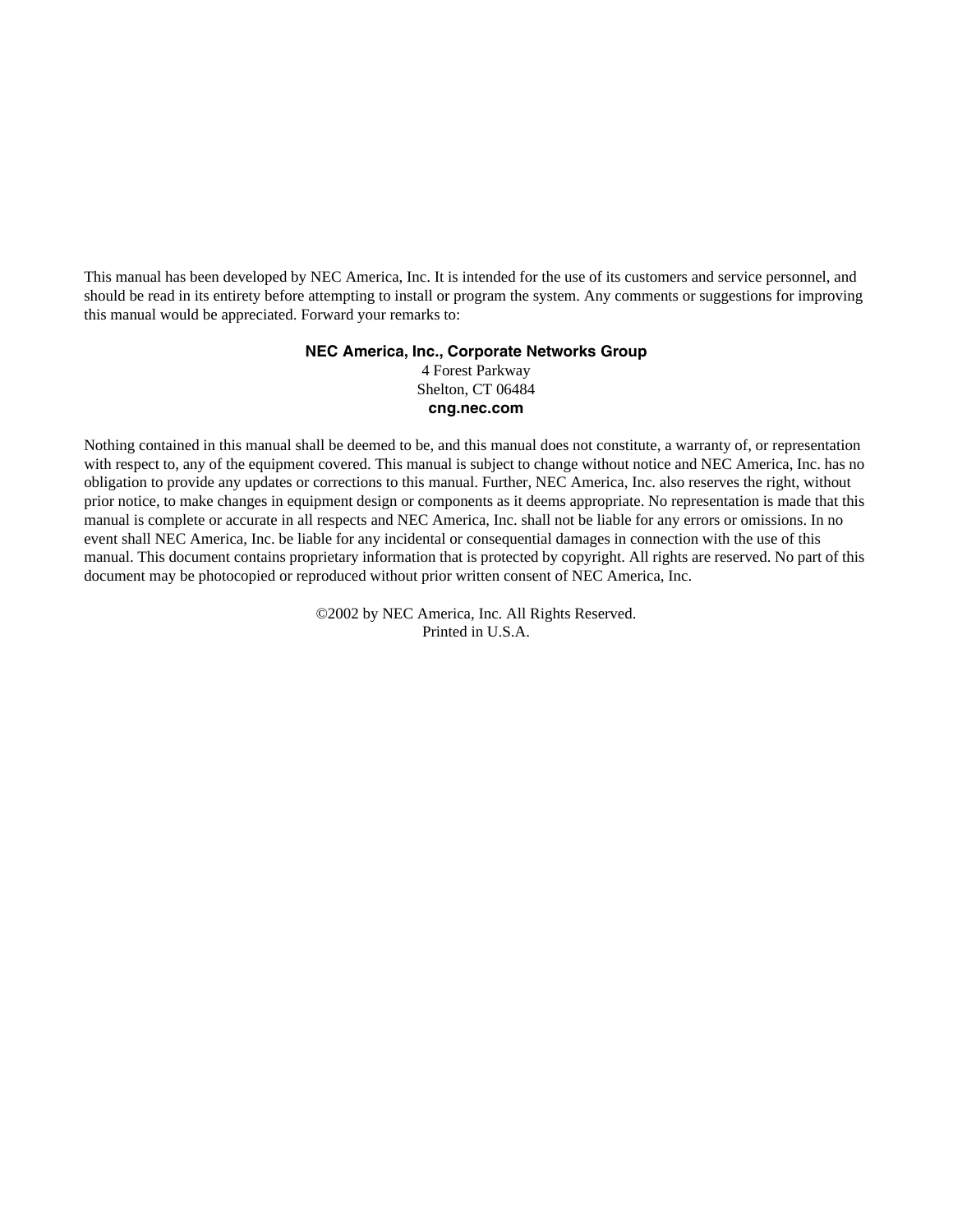# **Table of Contents**

## **Features**

| If you have a 22-Button or 34-Button Display             |  |
|----------------------------------------------------------|--|
|                                                          |  |
| If you have a Super Display Telephone 4                  |  |
|                                                          |  |
| If you have a 22-Button or 34-Button Display Telephone 7 |  |
|                                                          |  |
| If you have a 22-Button Non-Display Telephone 11         |  |
|                                                          |  |
|                                                          |  |
|                                                          |  |
|                                                          |  |
|                                                          |  |
|                                                          |  |
|                                                          |  |
| Do Not Disturb BLF for Hotline and Call Coverage         |  |
|                                                          |  |
| If you have a 22-Button or 34-Button Display             |  |
|                                                          |  |
| If you have a Super Display Telephone  15                |  |
|                                                          |  |
| Locking and Unlocking Your Extension  16                 |  |
| Entering or Changing Your PIN Number 16                  |  |
|                                                          |  |
|                                                          |  |
|                                                          |  |
|                                                          |  |
|                                                          |  |
| If you have a 22-Button or 34-Button Display             |  |
|                                                          |  |
| If you have a Super Display Telephone  22                |  |
|                                                          |  |
|                                                          |  |
| If you have a 22-Button or 34-Button Display             |  |
|                                                          |  |
| If you have a Super Display Telephone 24                 |  |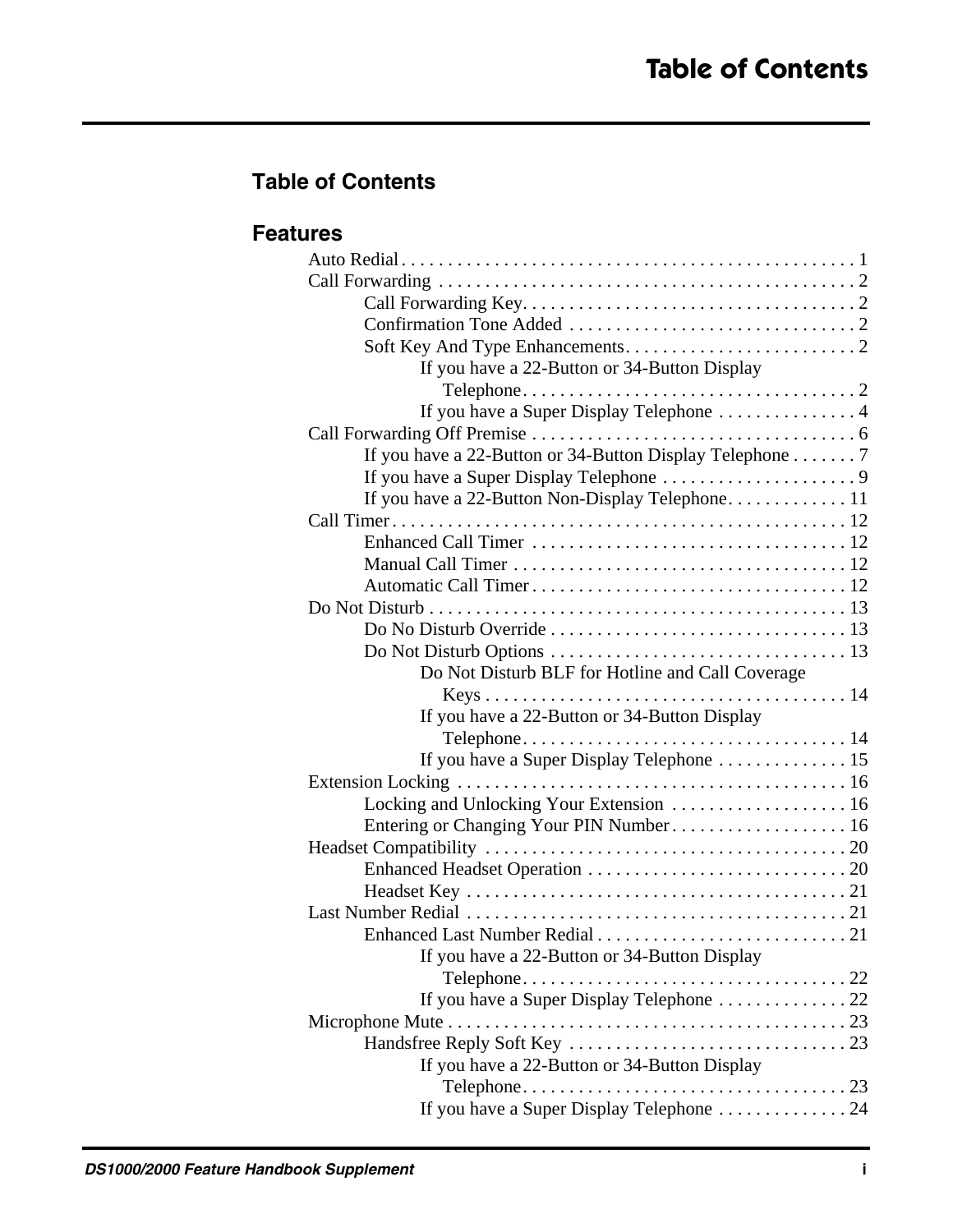| If you have a 22-Button or 34-Button Display  |  |
|-----------------------------------------------|--|
|                                               |  |
|                                               |  |
|                                               |  |
|                                               |  |
| Simplified Conversation Record Disconnect 27  |  |
| Personal Answering Machine Emulation Soft Key |  |
|                                               |  |
| If you have a 22-Button or 34-Button Display  |  |
|                                               |  |
|                                               |  |
| Handling Personal Answering Machine Emulation |  |
|                                               |  |
|                                               |  |
|                                               |  |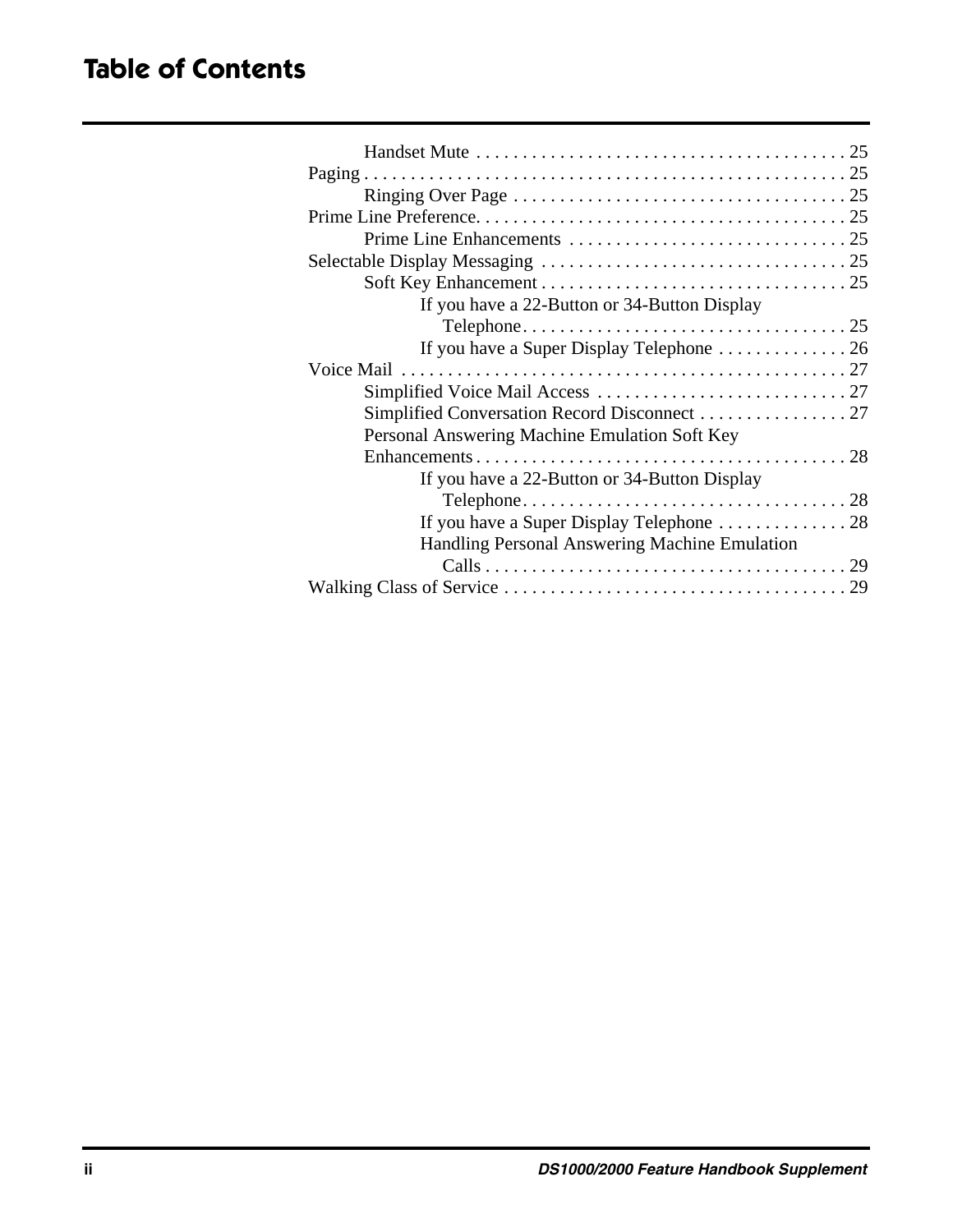## **Auto Redial**

Auto Redial periodically redials a busy outside number. If you place an outside call and the call recipient is busy, you can press a soft key to enable Auto Redial. You don't have to retry the number, hoping it will go through.

Auto Redial will periodically retry the number up to 15 times. Auto Redial cancels when the called party rings or answers, or when you:

- Place or answer another outside call.
- Receive an Intercom voice announcement or answer an Intercom call by lifting the handset or pressing **SPK**.
- Press **SPK** to cancel Auto Redial.
- Press any other fixed feature key except **MIC**.
- Lift and replace the handset.
- Press the **CANCEL** soft key (Super Display only).

#### **To enable Auto Redial:**

- 1. Place an outside call and receive busy tone + Press **AUTO REDIAL (ALND)** soft key. OR
- 2. Press a line key + Press **AUTO REDIAL (ALND)** soft key.

*The system enables Auto Redial for the last outside call you dialed.*

3. At a 22-Button or 34-Button Display, you see:



*The display shows the interval between callout attempts (e.g., 30 seconds), as well as how many times redial has occurred (e.g., 1 of 15).*

- *Your SPK key winks on to indicate your phone is in the Auto Redial mode.*
- 4. The system periodically redials the call, up to 15 times, or until you:
	- Place or answer another outside call.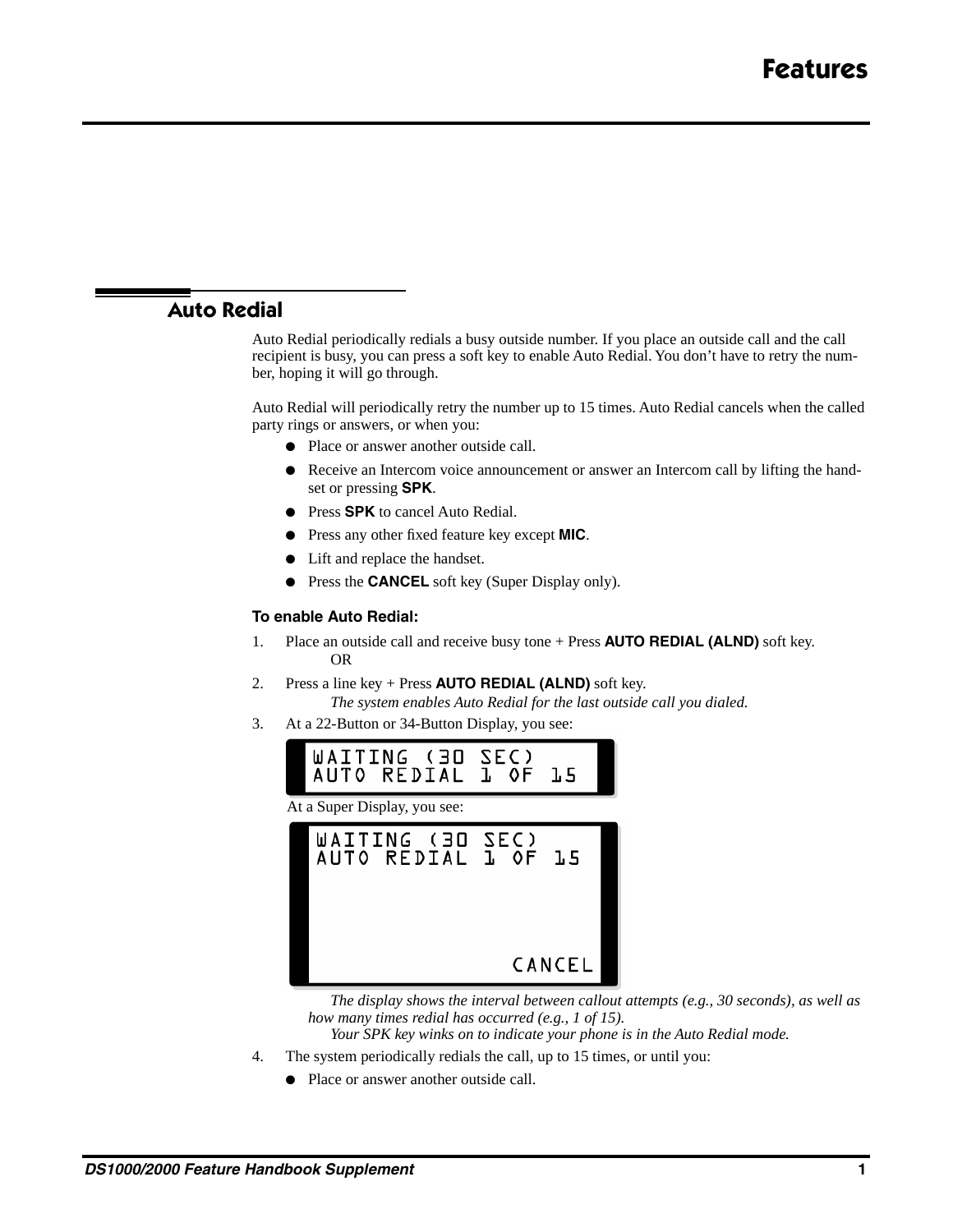- Receive an Intercom voice announcement or answer an Intercom call by lifting the handset or pressing **SPK**.
- Press **SPK** to cancel Auto Redial.
- Lift and replace the handset.
- Press the **CANCEL** soft key (Super Display only).

**Note: If a Caller ID call rings while Auto Redial is enabled, your display will show the number and optional name of the incoming caller. However, the ringing does not cancel Auto Redial. In addition, the Auto Redial display will be restored after the Caller ID call stops ringing.**

## **Call Forwarding**

## **Call Forwarding Key**

You can have a key on your telephone or DSS Console assigned as a Call Forwarding key.

While the extension is idle, pressing the key puts your extension in the Call Forwarding programing mode - the same as pressing ICM and dialing \*3.

*If you have Call Forwarding enabled, and you press the key and wait (for at least 6 seconds), Call Forwarding automatically cancels.*

*If you have Call Forwarding disabled, and you press the key and wait (for at least 6 seconds), the prior Call Forwarding mode is automatically enabled (if any).*

● *While your extension is busy*, pressing the key switches Call Forwarding on and off.

| <b>Call Forwarding Key BLF</b> |                                                                |  |
|--------------------------------|----------------------------------------------------------------|--|
| This flash rate:               | Means:                                                         |  |
| Off                            | Call Forwarding is disabled.                                   |  |
| Fast flash                     | The extension is in the Call For-<br>warding programming mode. |  |
| Wink off                       | Call Forwarding is enabled at the<br>extension                 |  |

To set up your Call Forwarding Key, use the **#KP** User Programmable Features (code 27). Ask your Communications Manager if you have access to the Use Programmable Features.

## **Confirmation Tone Added**

You will hear a single confirmation beep after enabling or cancelling Call Forwarding.

## **Soft Key And Type Enhancements**

If you have a display telephone, you can set up Call Forwarding by using your dial pad *or* your new soft keys. In addition, you can set up Call Forwarding to reroute all calls or just trunk calls.

#### *If you have a 22-Button or 34-Button Display Telephone*

#### **To activate Call Forwarding:**

1. Press **ICM** and dial **\*3**, or press your Call Forwarding key. OR

#### Press **PGM** + **CFWD**.

| IMM | RNA | Enter Call FWD<br>BNA | type<br>MORE |
|-----|-----|-----------------------|--------------|
|     |     |                       |              |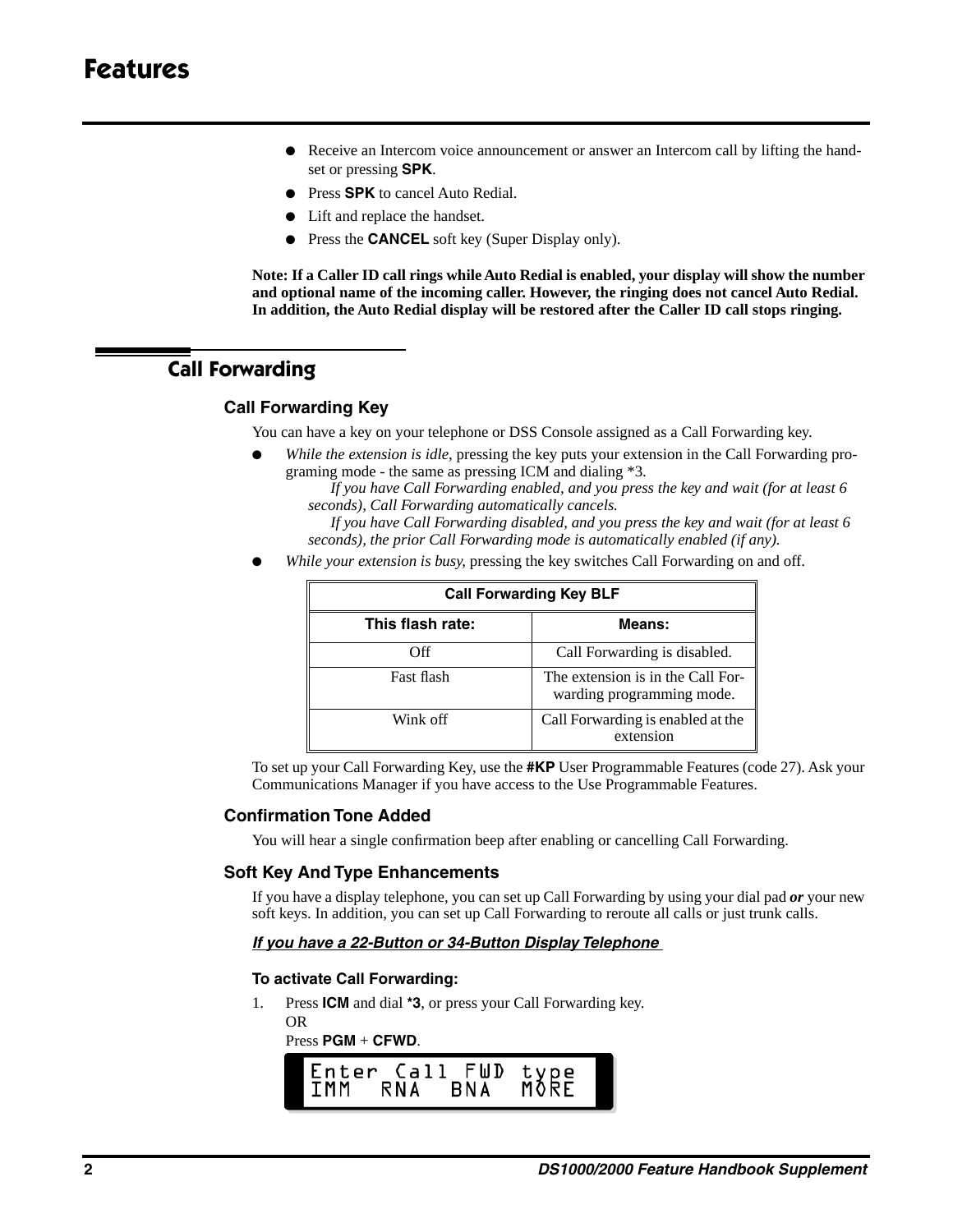2. Dial **4** or press **IMM** for Call Forwarding Immediate. You see:



Dial **6** or press **RNA** for Call Forwarding No Answer. You see:

OR

Dial **2** or press **BNA** for Call Forwarding Busy/No Answer. You see:



OR

Dial **3** or press **MORE** + **OFFP** for Off Premise Call Forwarding. (See Call Forwarding Off Premise in the *New Features* section for more.) You see:



OR

Dial **7** or press **MORE** + **AME** for Personal Answering Machine Emulation. (See Voice Mail in this section for more.) You see:



OR

Dial **8** or press **MORE** + **MSG** to select a Selectable Display Message. (See Selectable Display Messaging in this section for more.)



3. Dial destination extension (or **0** for your operator).

OR

Dial the Voice Mail master number.

OR

Press **MW**.



4. Select the Call Forwarding type:

- Dial **2** or press **ALL** to forward all calls.
- Dial **8** or press **TRNK** to forward just trunk calls.

*It is no longer necessary to press* **SPK** *to hang up.*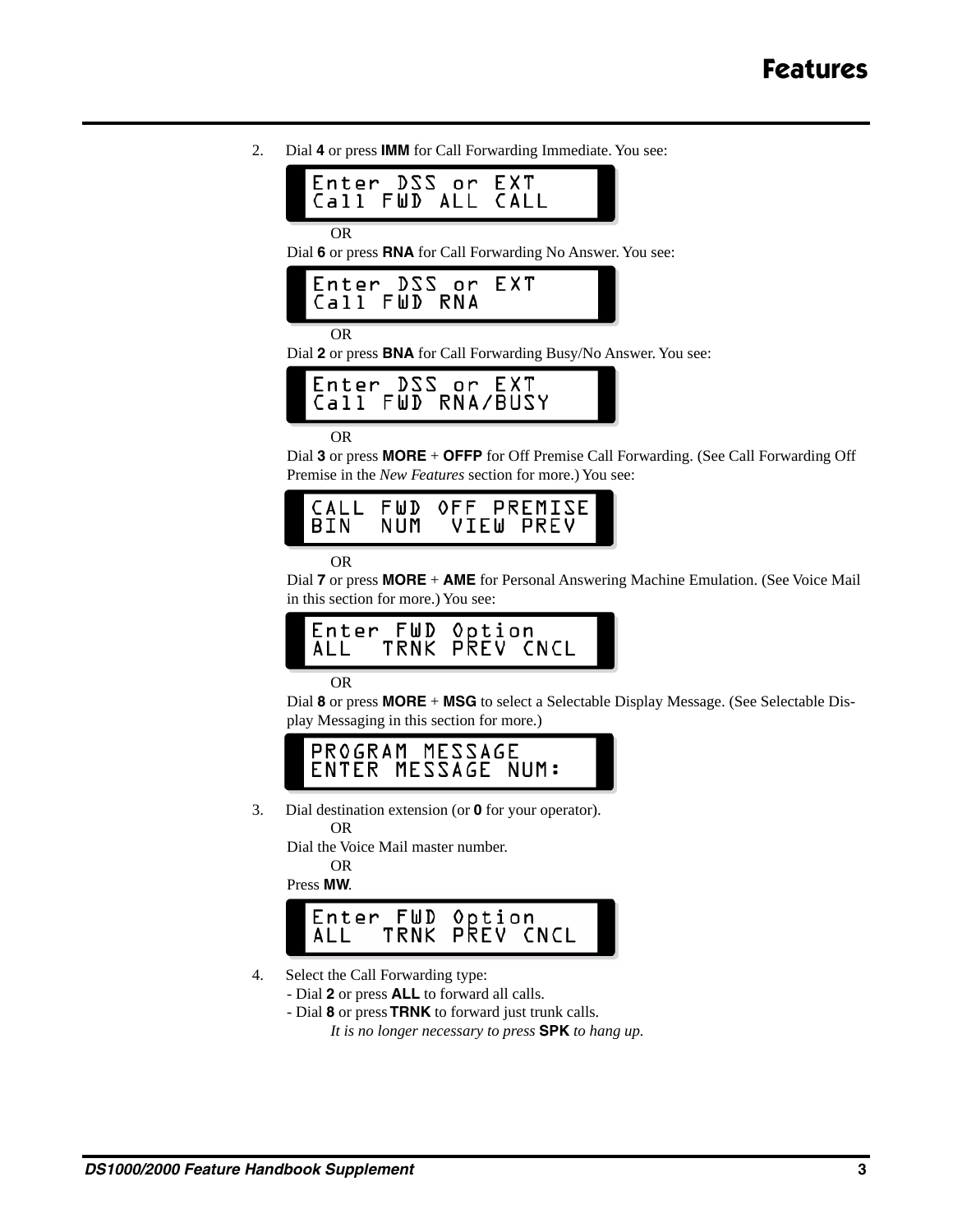# **Features**

## **To cancel Call Forwarding**

1. Press **ICM** and dial **\*3**, or press your Call Forwarding key. OR

Press **CLEAR** + **PGM** + **CFWD**. You see:



- 2. Dial **0**, press **CLEAR**, or press **NONE** to cancel forwarding. *It is no longer necessary to press* **SPK** *to hang up.*
- 3. Call Forwarding is cancelled.

## *If you have a Super Display Telephone*

## **To activate Call Forwarding:**

1. Press **ICM** and dial **\*3**, or press your Call Forwarding key. OR

Press **PROGRAM** + **CALL FWRD**.



2. Dial **4** or press **IMMEDIATE** for Call Forwarding Immediate. You see:



OR

Dial **6** or press **RING/NO ANS** for Call Forwarding No Answer. You see:



OR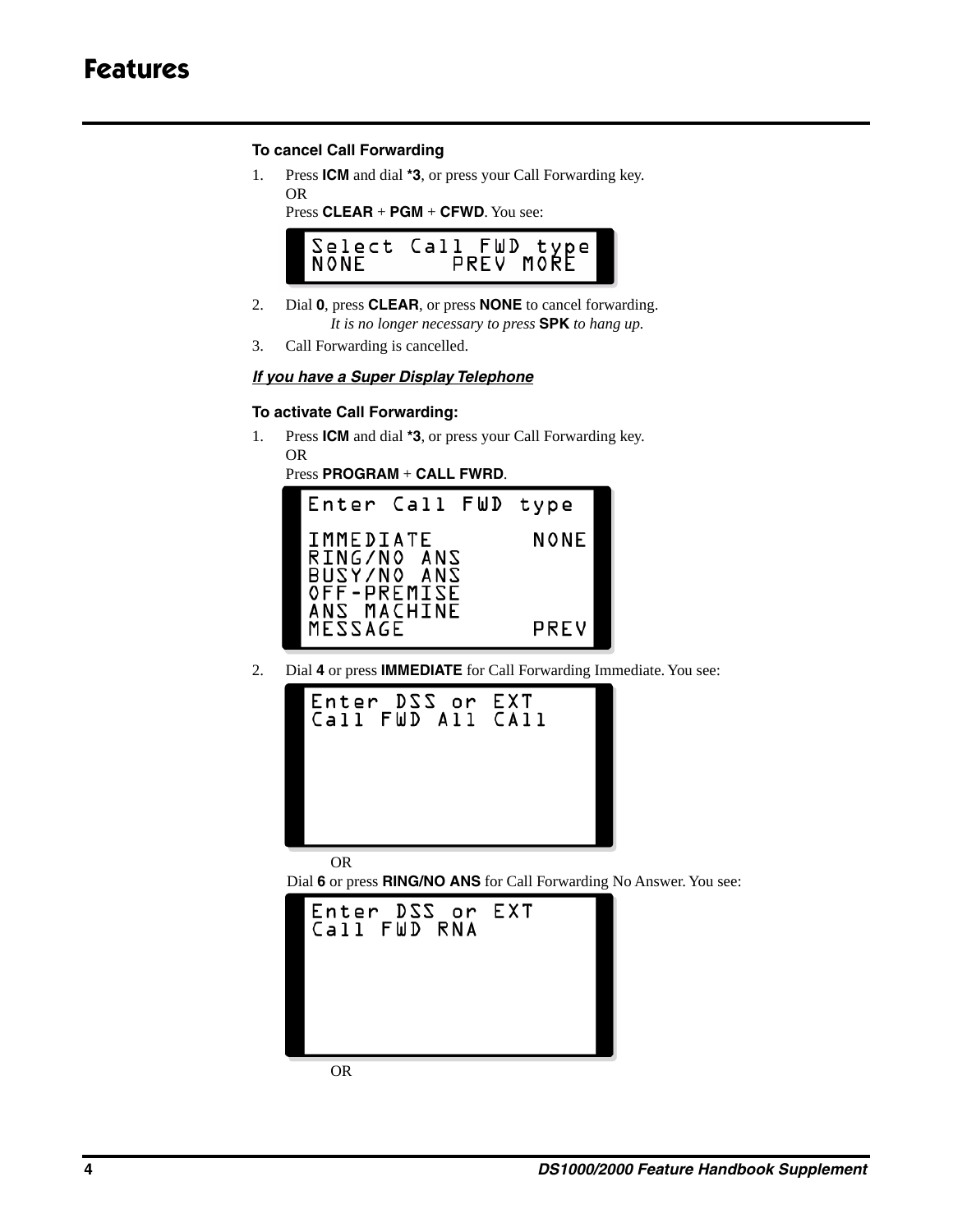Dial **2** or press **BUSY/NO ANS** for Call Forwarding Busy/No Answer. You see:



OR

Dial **3** or press **OFF-PREMISE** for Off Premise Call Forwarding. (See Call Forwarding Off Premise for more.) You see:



```
OR
```
Dial **7** or press **ANS MACHINE** for Personal Answering Machine Emulation. (See Voice Mail for more.) You see:

| Enter FWD Option |            |        |
|------------------|------------|--------|
| ALL              | TRUNK ONLY |        |
| PREV             |            | CANCEL |

OR

Dial **8** or press **MESSAGE** to select a Selectable Display Message. (See Selectable Display Messaging for more.)

|  | PROGRAM MESSAGE | ENTER MESSAGE NUM: |
|--|-----------------|--------------------|
|  |                 |                    |
|  |                 |                    |

3. Dial destination extension (or **0** for your operator). OR Dial the Voice Mail master number.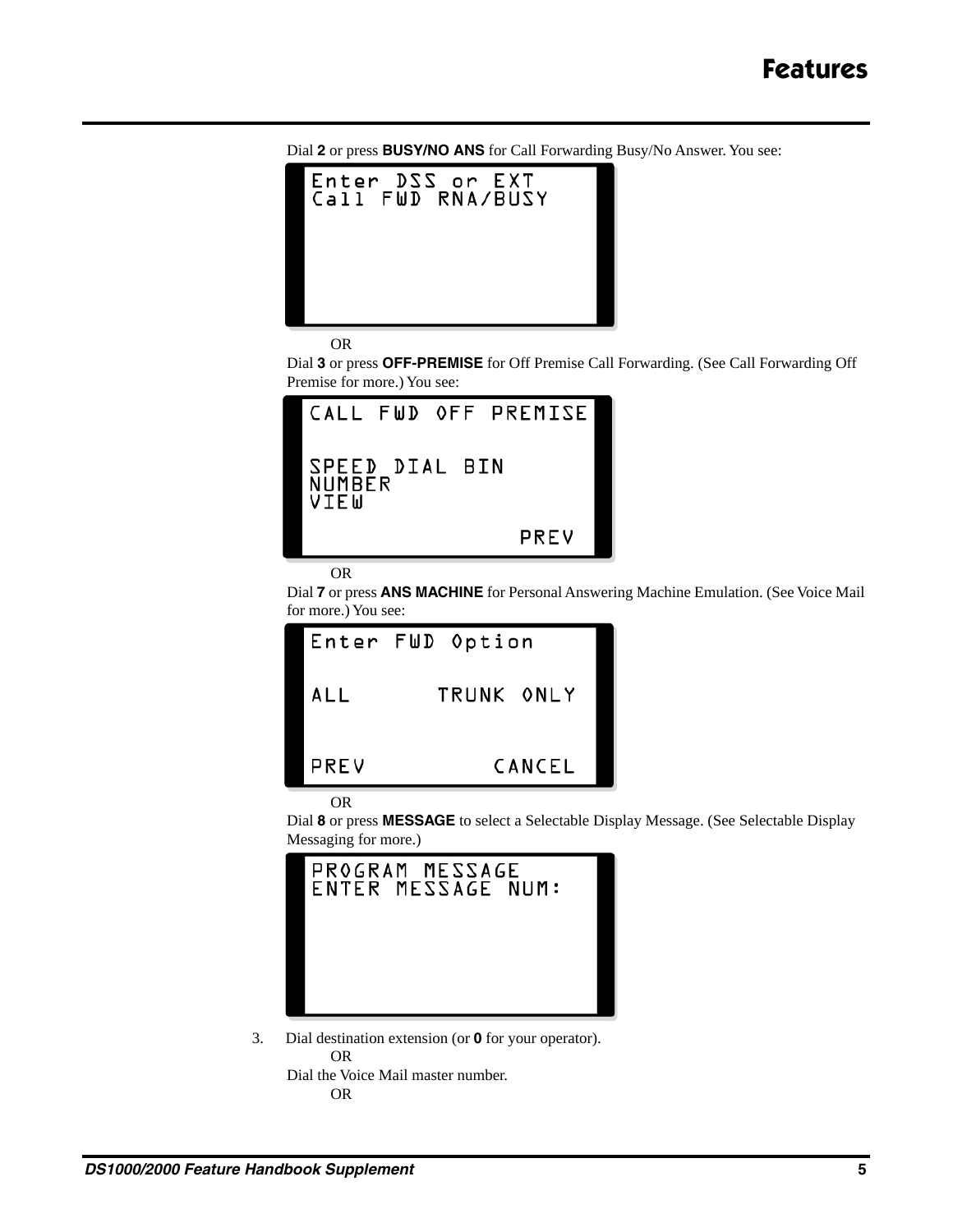Press **MW**.



- 4. Select the Call Forwarding type:
	- Dial **2** or press **ALL** to forward all calls.
	- Dial **8** or press **TRUNK ONLY** to forward just trunk calls. *It is no longer necessary to press* **SPK** *to hang up.*

## **To cancel Call Forwarding**

1. Press **ICM** and dial **\*3,** or press your Call Forwarding key**.** OR

Press **PROGRAM** + **CALL FWRD**. You see:



2. Dial **0**.

OR Press **NONE**. OR Press **CLEAR**. *It is no longer necessary to press* **SPK** *to hang up.*

3. Call Forwarding is cancelled.

## **Call Forwarding Off Premise**

If you have a display keyset, Off Premise Call Forwarding allows you to forward your calls to an off-site location (such as a cell phone or remote office). You can stay in touch by having Off Premise Call Forwarding automatically forward your calls while you are away from the office. To set up Off Premise Call Forwarding, select the trunk or trunk group over which the call should route, as well as the number the system should dial. The number dialed can be one of your Personal Speed Dial bins containing an outside number, or you can enter an outside number directly into Personal Speed Dial bin 720. When a call rings your extension, the system selects the specified trunk or group and then outdials the stored number.

Off Premise Call Forwarding reroutes:

- Intercom calls
- Transferred calls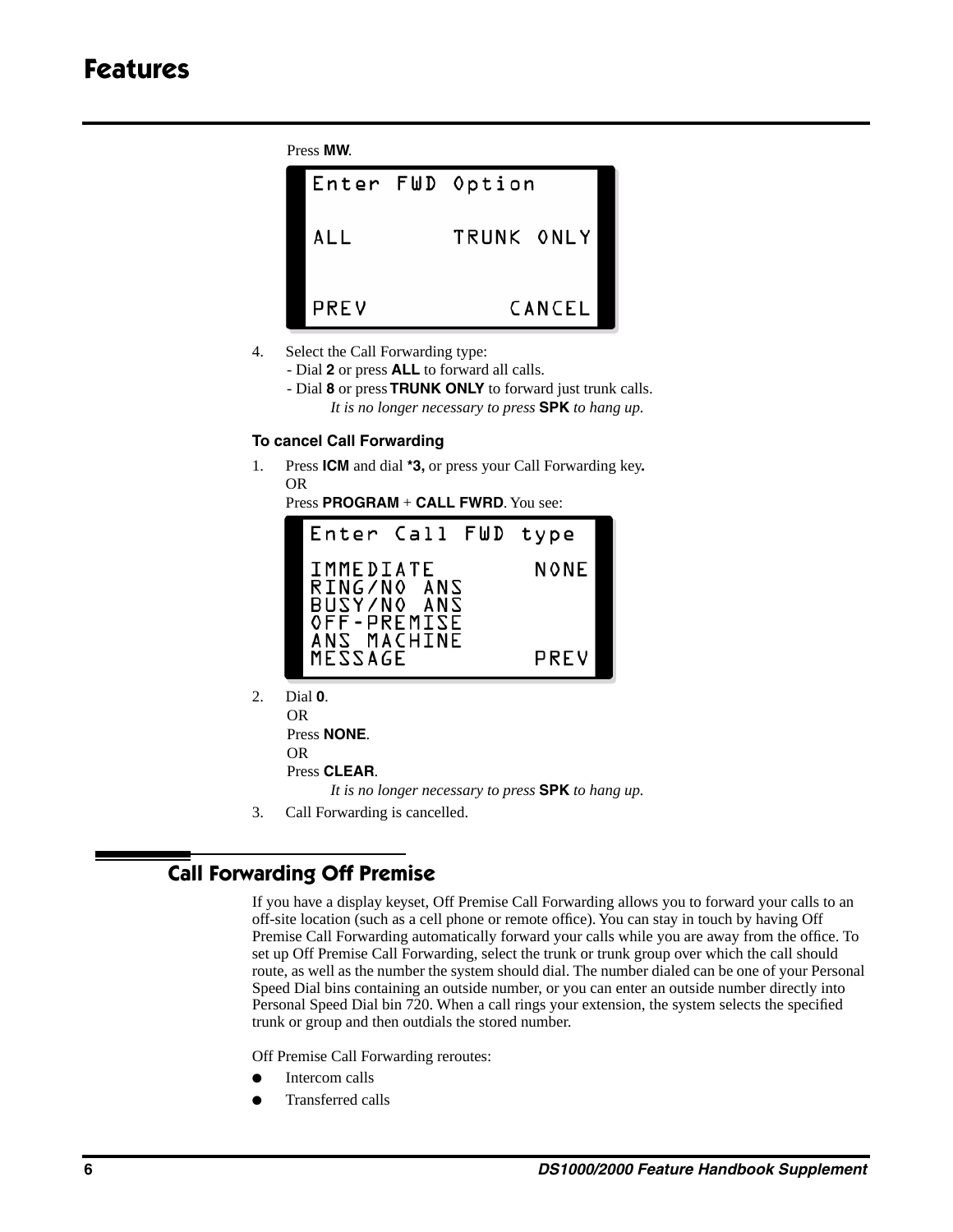- Direct Inward Lines (Remember that a trunk can be a regular trunk during the day and a DIL at night, and visa versa.)
- UTRF (unscreened transfer) calls routed from the Voice Mail Automated Attendant
- Circular and Terminal Extension Hunting calls

Off Premise Call Forwarding does not reroute:

- Key Ring calls
- Calls to a UCD Group master number.
- Group Ring calls (i.e., calls to a Ring Group master number)
- UCD Hunting Calls (i.e., calls to a UCD master number)
- Ringing Call Coverage key calls

## *You can set up Off Premise Call Forwarding to reroute all calls or just trunk calls.*

## **If you have a 22-Button or 34-Button Display Telephone**

## **To set up Call Forwarding Off Premise:**

1. Press the **ICM** key and dial **\*3**, or press your Call Forwarding key. OR

Press **PGM** + **CFWD**. You see:



2. Dial **3** and skip to step 5. OR

Press **MORE**. You see:



- 3. Press **OFFP**.
- 4. You see:



- Press **BIN** to select a Speed Dial bin as your Off Premise Call Forwarding number.
- Press **NUM** to store a new Off Premise Call Forwarding number (automatically in bin 720).
- Press **VIEW** to view the currently enabled Off Premise Call Forwarding number (if any).
- 5. If you press **BIN** to store the number in a Speed Dial bin, you see:



- Select the Speed Dial bin (dial 701-720 or press the bin key) you want to use + **HOLD** to exit. OR

If you press **NUM** to store a new number (automatically in Speed Dial bin 720), you see:

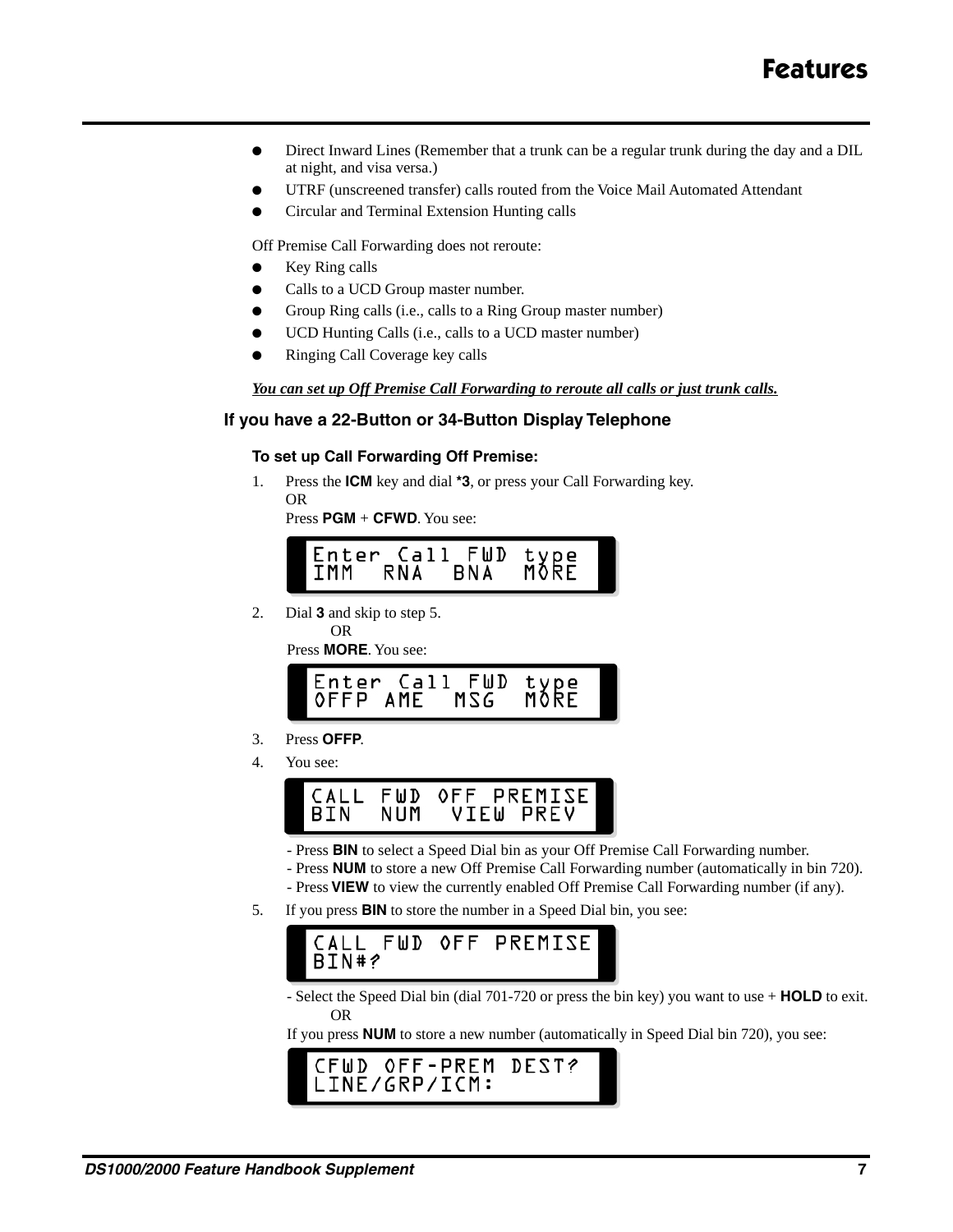# **Features**

- Enter the trunk number (e.g., 1 for trunk 1), trunk group number (e.g., 90 for group 0), or **ICM** to store Intercom codes + **HOLD**. (Check with your Communications Manager for your trunk and trunk group numbers.)

- Following Speed Dial programming methods, enter the number you want to store (up to 16 digits long, including **MIC** to store a pause and **FLASH** to store a Flash) + **HOLD** to exit.
- You cannot enter a name using this option.
- If you already have a number stored in bin 20, you see:



- Press **Yes** to enter a new number or **No** to back up to step 4.

OR

If you pressed **VIEW** to view your currently stored number, you see:



- Press **SPK** to exit the **VIEW** mode.

6. You see:



- 7. Select the Call Forwarding type:
	- Dial **2** or press **ALL** to forward all calls.
	- Dial **8** or press **TRNK** to forward just trunk calls.
- 8. Once returning to idle, your telephone display will show:

|                      | 11-9 FRI 11:10AM |  |  |
|----------------------|------------------|--|--|
| FWD OFP>>12039265400 |                  |  |  |

- **FWD OFP** indicates that Off Premise Call Forwarding is enabled, followed by the number.
- If you selected a Speed Dial bin with a stored name, the name will display instead.

## **To cancel Call Forwarding Off Premise:**

1. Press the **ICM** key and dial **\*3**, or press your Call Forwarding key. OR

Press **CLEAR** + **PGM** + **CFWD**. You see:



2. Press **NONE**. OR

Dial **0**. OR Press **CLEAR**.

3. Off Premise Call Forwarding is cancelled.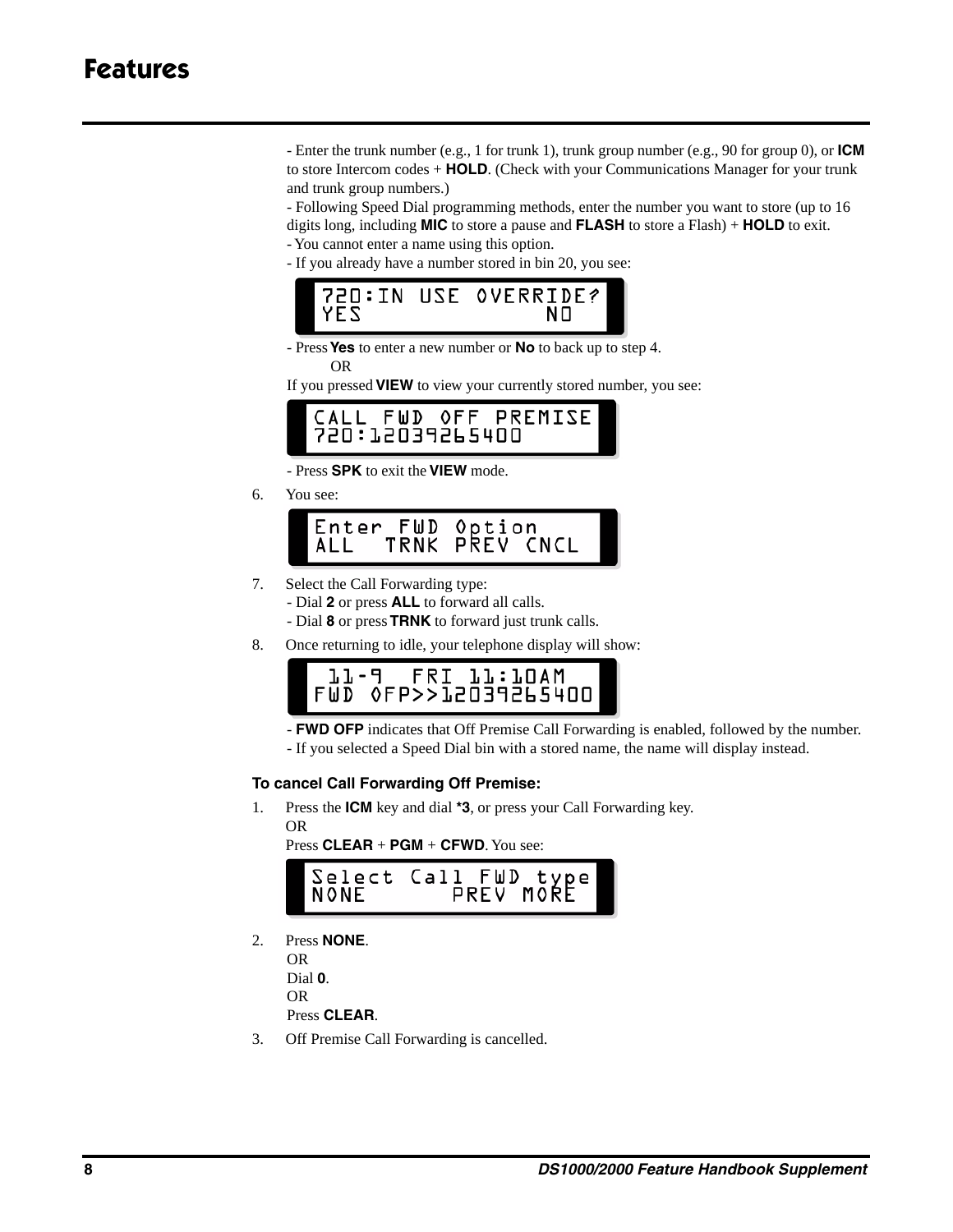## **If you have a Super Display Telephone**

## **To set up Call Forwarding Off Premise:**

1. Press the **ICM** key and dial **\*3**, or press your Call Forwarding key OR

Press **PROGRAM** + **CALL FWRD**. You see:



2. Dial **3** or press **OFF-PREMISE**. You see:



- Press **SPEED DIAL BIN** to select a Speed Dial bin as your Off Premise Call Forwarding number.

- Press **NUMBER** to store a new Off Premise Call Forwarding number (automatically in bin 720).

- Press **VIEW** to view the currently enabled Off Premise Call Forwarding number (if any).

3. If you press **SPEED DIAL BIN** to store the number in a Speed Dial bin, you see:



- Select the Speed Dial bin (701-720) you want to use + **HOLD** to exit. OR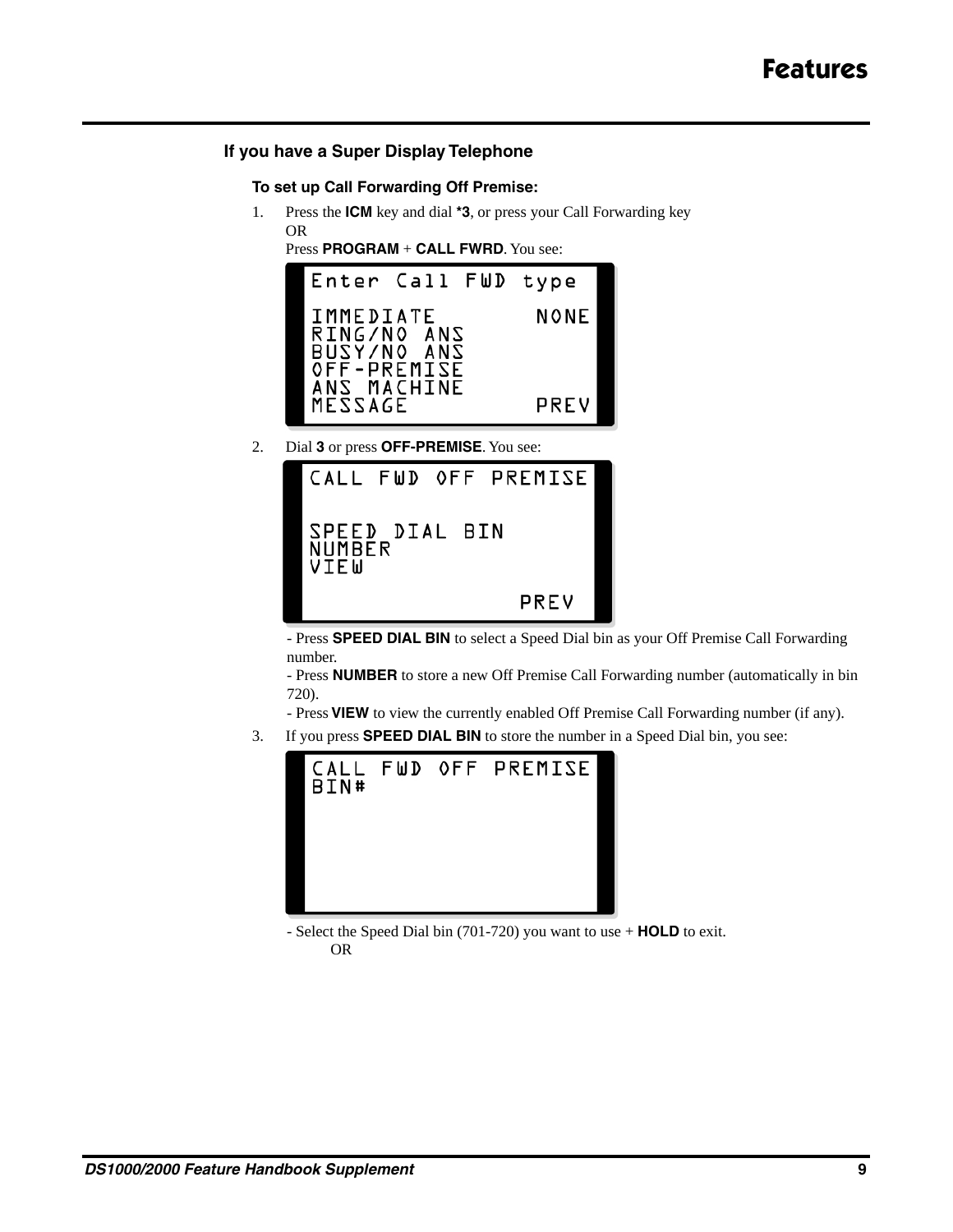

If you press **NUMBER** to store a new number (automatically in Speed Dial bin 720), you see:

- Enter the trunk number (e.g., 1 for trunk 1), trunk group number (e.g., 90 for group 0), or **ICM** to store Intercom codes + **HOLD**. (Check with your Communications Manager for your trunk and trunk group numbers.)

- Following Speed Dial programming methods, enter the number you want to store (up to 16 digits long, including **MIC** to store a pause and **FLASH** to store a Flash) + **HOLD** to exit.

- You cannot enter a name using this option.
- If you already have a number stored in bin 20, you see:



- Press **Yes** to enter a new number or **No** to back up to step 3. OR

If you pressed **VIEW** to view your currently stored number, you see:



- Press **SPK** to exit the **VIEW** mode.

4. You see:



5. Select the Call Forwarding type: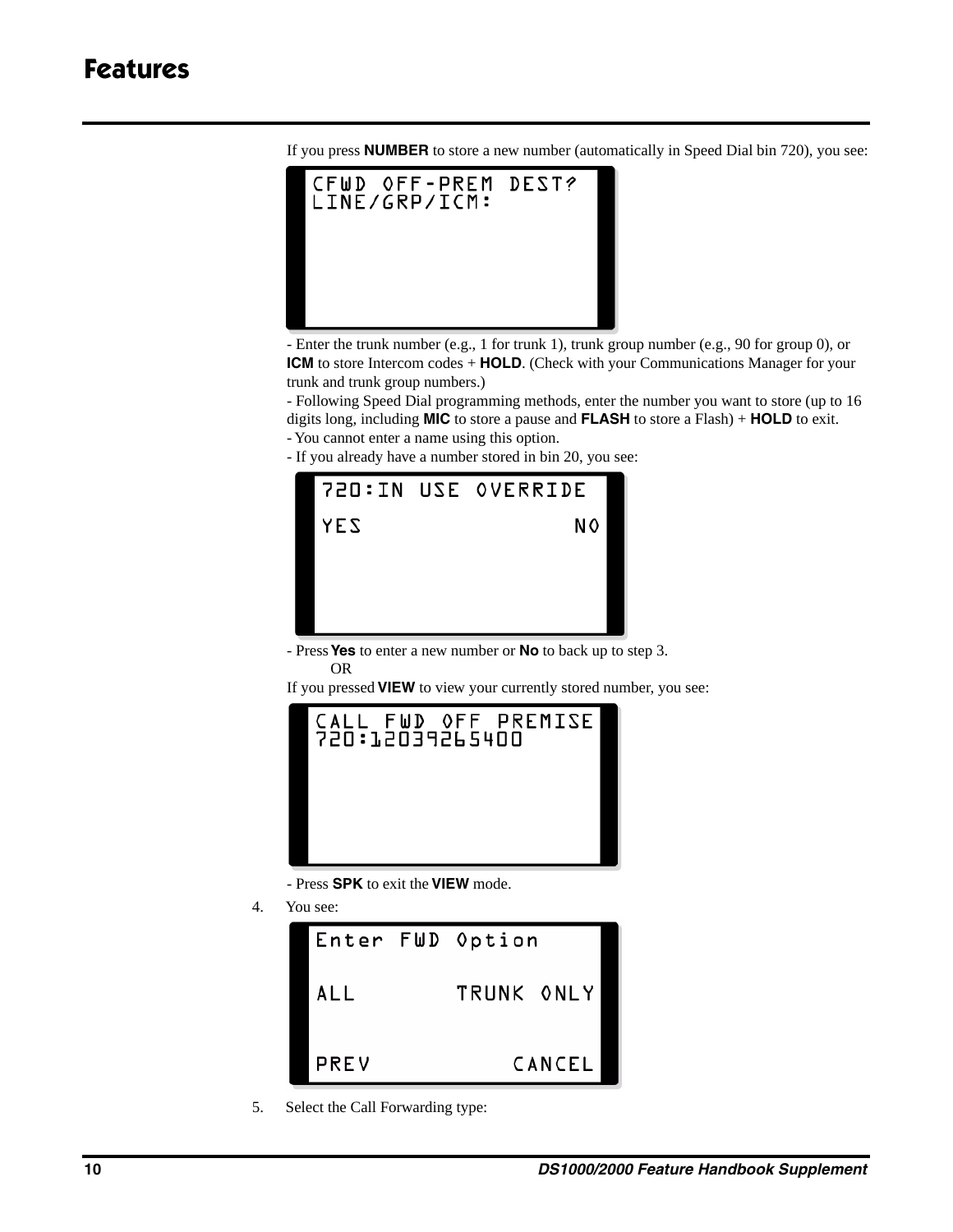- Dial **2** or press **ALL** to forward all calls.
- Dial **8** or press **TRUNK ONLY** to forward just trunk calls.
- 6. Once returning to idle, your telephone display will show:



- **FWD OFP** indicates that Off Premise Call Forwarding is enabled, followed by the number.
- If you selected a Speed Dial bin with a stored name, the name will display instead.

#### **To cancel Call Forwarding Off Premise:**

1. Press the **ICM** key and dial **\*3**, or press your Call Forwarding key OR

Press **PROGRAM** + **CALL FWRD**. You see:



2. Press **NONE**.

OR Dial **0**. OR Press **CLEAR**.

3. Off Premise Call Forwarding is cancelled.

## **If you have a 22-Button Non-Display Telephone**

It is *strongly recommended* that you use a display telephone when setting up Off Premise Call Forwarding. If you don't have a display telephone, the following procedure explains how you can use a 22-button non-display set to enable Off Premise Call Forwarding.

#### **To set up Call Forwarding Off Premise:**

1. Program the number you want Call Forwarding Off Premise to dial into one of your Personal Speed Dial bins (701-720).

*You must do this before proceeding to step 2 below.*

*For example, the following sequence programs the number 12039265400 with the name NEC to go out over trunk group 0: #77 + 701 + HOLD + 90 + HOLD + 12039265400 + HOLD + 62 + 32 + 23 +* 

- *HOLD + SPK.*
- 2. Press the **ICM** key and dial **\*33**.
- 3. Dial **2** and enter the Personal Speed bin number you programmed in step 1 above + **HOLD**.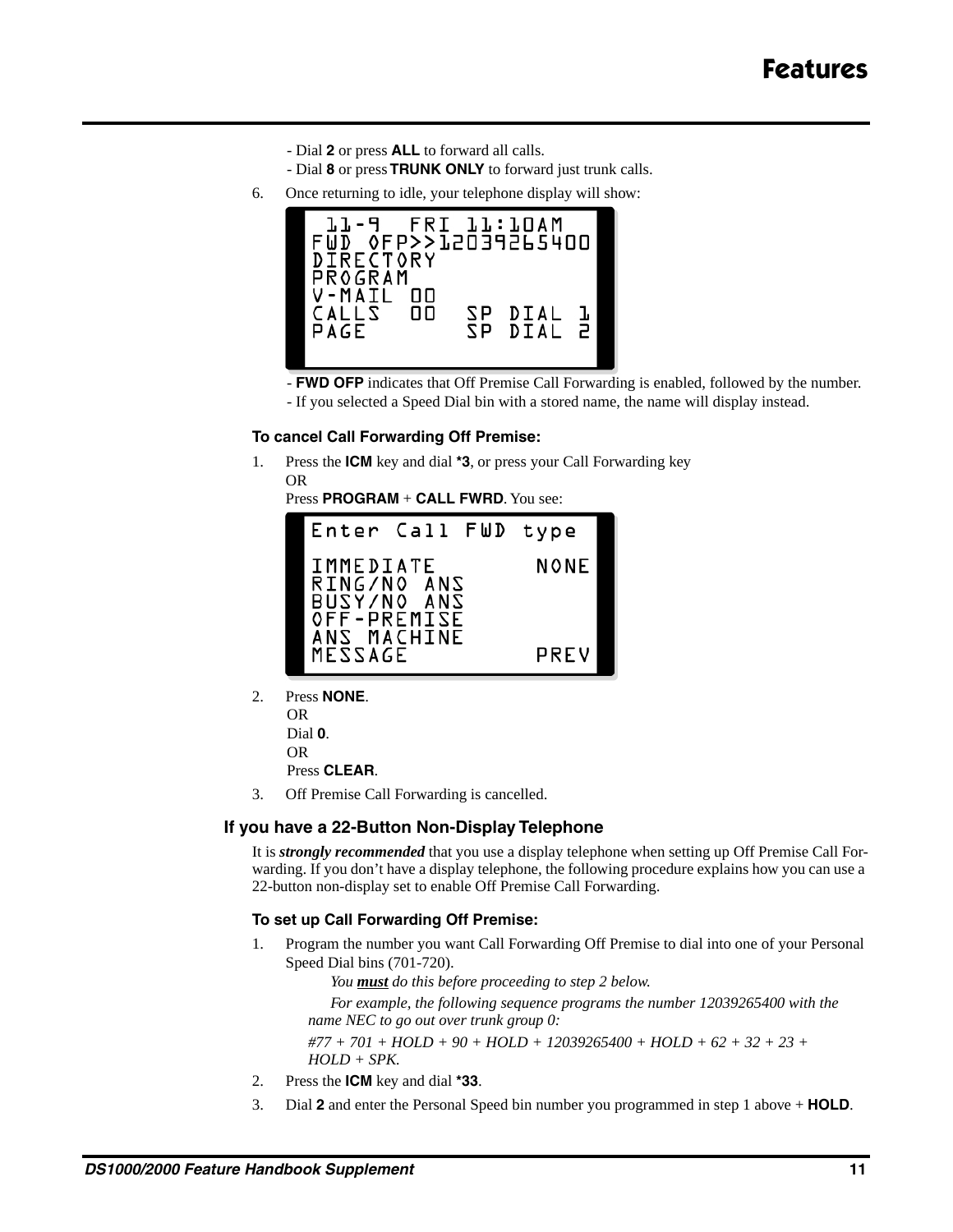- 4. Select the Call Forwarding type:
	- Dial **2** or press **ALL** to forward all calls.
	- Dial **8** or press **TRNK** to forward just trunk calls. *Your DND key flashes.*

## **To cancel Call Forwarding Off Premise:**

Press the **ICM** key and dial **\*30**. *Your DND key goes out.*

## **Call Timer**

## **Enhanced Call Timer**

In addition to the capabilities of the Call Timer feature, Enhanced Call Timer provides (if you have a display set):

- **Review of Previously Timed Call** Any time after hanging up from a timed call, you can press your Manual or Automatic Call Timer key to review the duration of that call.
- **Timer Reset for Current Call** While your phone is timing your call, you can press CLEAR at any time to reset the Call Timer to 00:00:00.
- **Automatic Timer Stop**

The system assigns the Call Timer to the active call. When you hang up on your active call, the Call Timer automatically shuts down.

● **Wrap-up Timer Display**

After hanging up a timed call, your display will show the Call Timer data for 6 seconds before returning to idle. This gives you time to make a record of the timed call.

## **Manual Call Timer**

Any time while placing a call or while on a call, you can press your Manual Call Timer key to start the Call Timer. The Call Timer will continue until you hang up or press your Manual Call Timer key again.

The Manual Call Timer key no longer works like a stopwatch while the phone is idle.

## **Automatic Call Timer**

In addition to the features of the Manual Call Timer key, the Automatic Call Timer key provides automatic timing for *trunk calls only*. If your phone has an Automatic Call Timer key, the Call Timer automatically starts when you place or answer an outside call.

The Automatic Call Timer does not automatically start for Intercom calls.

## **To time your trunk call if you have an Automatic Call Timer key:**

Place or answer outside call.

*The Call Timer starts automatically. The Automatic Call Timer key lights red while the system times the call.*

## **To manually time your Intercom or outside call:**

While placing or while on the call, press the Manual or Automatic Call Timer key. *The Call Timer key lights red while the system times the call.*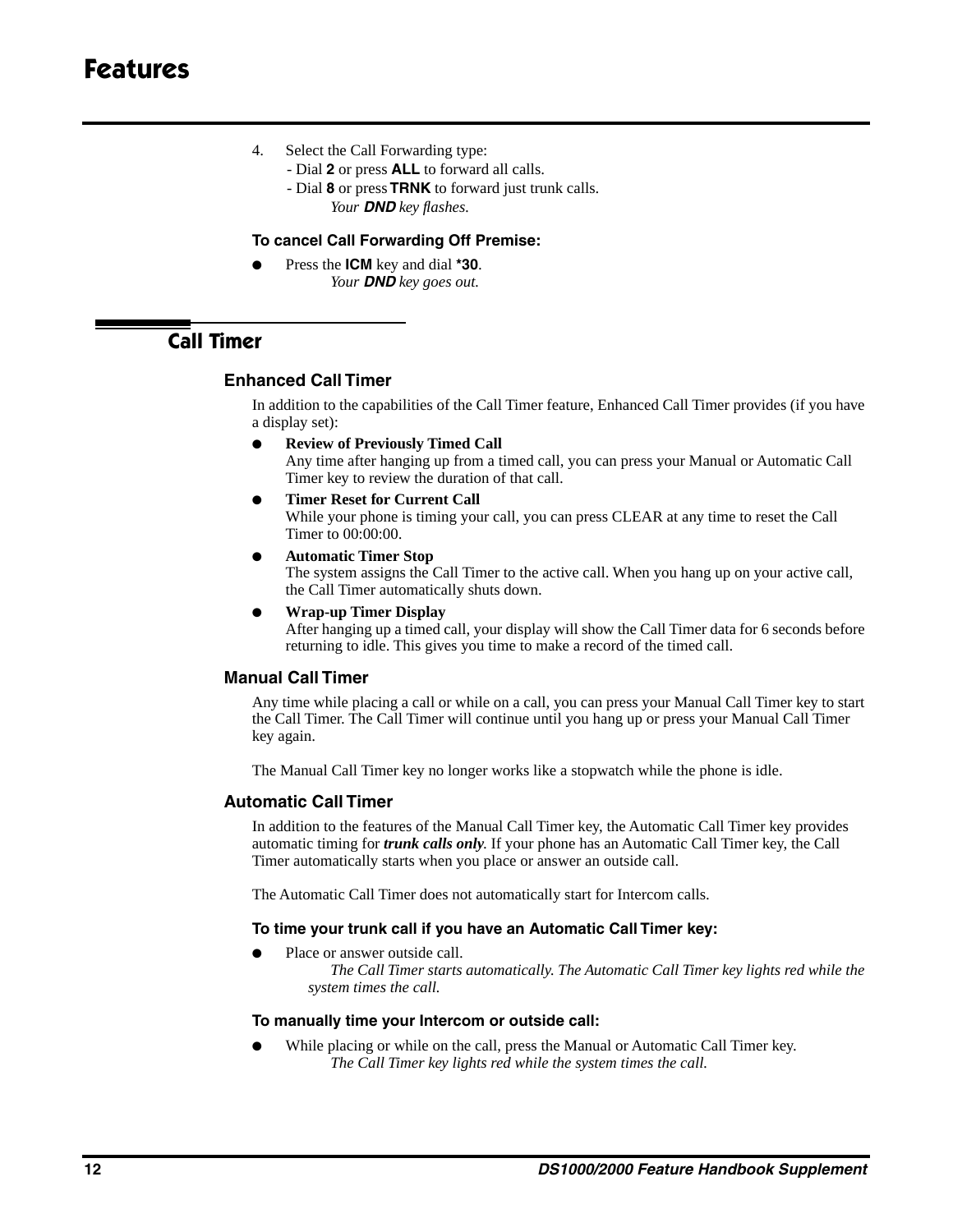## **To stop the Call Timer:**

Hang up.

*The timer automatically stops after 6 seconds. OR*

Press the Manual or Automatic Call Timer key.

## **To reset the Call Timer to 00:00:00 while it is running (i.e., timing your call):**

Press CLEAR.

## **To review the duration of your last timed call:**

While idle, press the Manual or Automatic Call Timer key. *Press CLEAR or wait 6 seconds to return to idle Time/Date display.*

## **Do Not Disturb**

## **Do No Disturb Override**

Do Not Disturb Override allows you to override another extension's Do Not Disturb. You can get through to a co-worker right away while their phone is in Do Not Disturb. To use this option, you must have DND Override enabled in your Class of Service *or* be a Hotline partner for your co-worker.

## **To use Do Not Disturb Override:**

- 1. Dial your co-worker.
- 2. When you hear DND tone and see "DO NOT DISTURB" in your telephone's display:
	- Press **OVRD** (**DND OVERRIDE** at Super Display). OR

- Dial 1.

3. The system automatically places a ringing Intercom call to your co-worker. *If you hear busy or ring/busy tone after step 2, your co-worker is busy on a call.*

## **Do Not Disturb Options**

Do Not Disturb is enhanced to provide you with the following 4 DND options:

- (1) Incoming trunk calls blocked
- (2) Incoming Intercom calls blocked
- (3) All incoming calls blocked
- (0) Cancel Do Not Disturb

| <b>Do Not Disturb Options</b>                  |                                                                                                                                                                                                                                                                                                                                                                                                                            |  |  |
|------------------------------------------------|----------------------------------------------------------------------------------------------------------------------------------------------------------------------------------------------------------------------------------------------------------------------------------------------------------------------------------------------------------------------------------------------------------------------------|--|--|
| This DND option:<br><b>Blocks these calls:</b> |                                                                                                                                                                                                                                                                                                                                                                                                                            |  |  |
| (1) Incoming Trunk Calls Blocked               | Ringing for outside calls, including:<br>Key Ring calls<br><b>Off Hook Ringing</b><br>Call Coverage Keys<br>٠<br>Group Call Pickup keys<br>Transferred trunk calls<br>٠<br>Hold, Park, and Transfer recalls<br>٠<br><b>Extension Hunting calls</b><br>٠<br>DILs to the extension (if the extension is the<br>٠<br>night mode termination)<br>DILs to a Ring Group master number (if the<br>٠<br>extension is in the group) |  |  |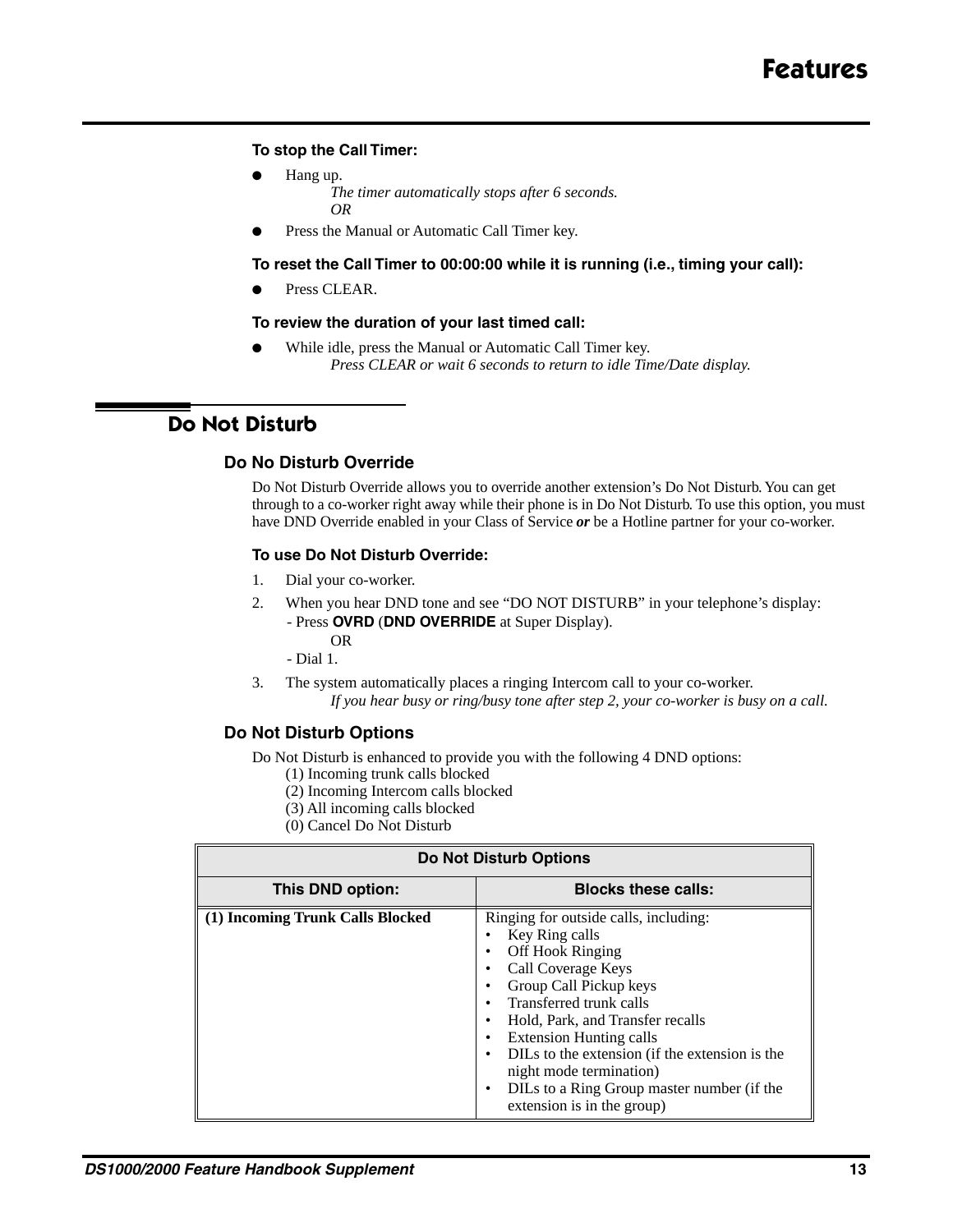| <b>Do Not Disturb Options</b>                  |                                                                                                                                                                                                                                                         |  |  |
|------------------------------------------------|---------------------------------------------------------------------------------------------------------------------------------------------------------------------------------------------------------------------------------------------------------|--|--|
| <b>Blocks these calls:</b><br>This DND option: |                                                                                                                                                                                                                                                         |  |  |
| (2) Incoming Intercom Calls Blocked            | Incoming Intercom calls<br>٠<br>Transferred calls<br>Paging announcements<br>Ringing from Intercom calls to the Ring Group<br>٠<br>master number (if the extension is in the group)<br>Extension hunting calls that normally ring the<br>٠<br>extension |  |  |
| (3) All Incoming Calls Blocked                 | All calls blocked by Option 1 <i>and</i> Option 2.                                                                                                                                                                                                      |  |  |
| (0) Cancel Do Not Disturb                      | Option 0 cancels Do Not Disturb                                                                                                                                                                                                                         |  |  |

*Note that Call Forwarding has priority over Do Not Disturb. If both are enabled simultaneously at an extension, Call Forwarding is in force.*

## *Do Not Disturb BLF for Hotline and Call Coverage Keys*

The following chart shows the Do Not Disturb Busy Lamp Field flash rates for Hotline and Call Coverage keys.

| Hotline and Call Coverage Key Busy Lamp Indications                              |                                   |  |  |
|----------------------------------------------------------------------------------|-----------------------------------|--|--|
| When the key is:                                                                 | The covered extension is:         |  |  |
| Эff                                                                              | Idle or not installed             |  |  |
| On.                                                                              | Busy                              |  |  |
| Flashing slowly <sup>1</sup>                                                     | Ringing                           |  |  |
| Wink off                                                                         | In DND for trunk calls (option 1) |  |  |
| In DND for Intercom calls<br>Flashing fast<br>(option 2) or All Calls (option 3) |                                   |  |  |
| Available on Call Coverage key only.                                             |                                   |  |  |

## *If you have a 22-Button or 34-Button Display Telephone*

## **To enable or disable DND:**

- 1. Do not lift the handset or press the **SPK** key.
- 2. Press your **DND** key. You see:



*The first line of the display shows the currently selected DND type.*

3. Select the soft key for the DND type you want to select.

OR

Dial a digit (0-3) for the DND type you want to select.

- 1 (or **EXT**) = Incoming trunk calls blocked
- 2 (or **ICM**) = Incoming Intercom calls blocked
- 3 ( or **ALL**) = All calls blocked
- $0$  (or  $\text{OFF}$ ) = Cancels DND.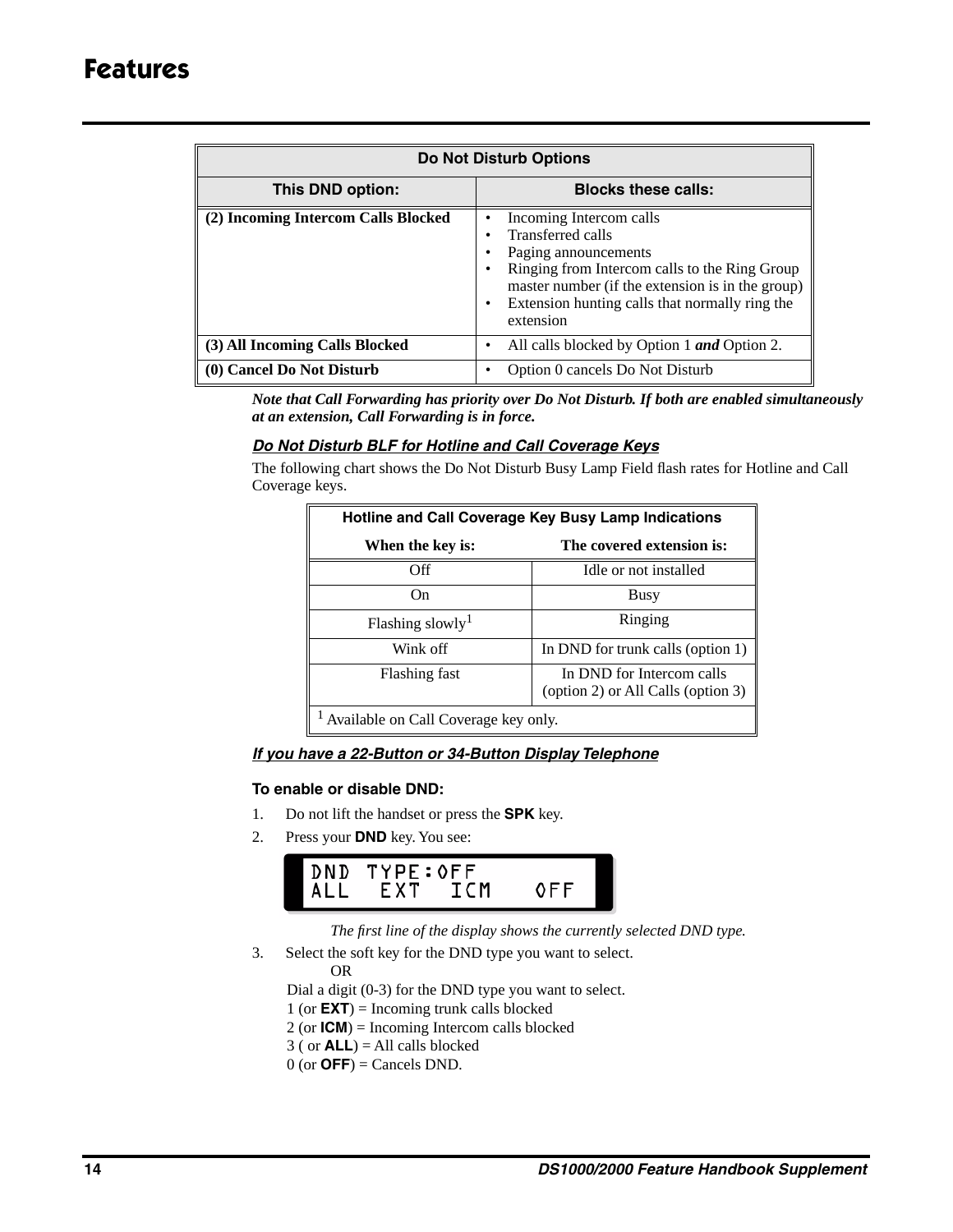*If you are on a call (or anytime your phone is not idle), pressing DND automatically enables DND for all calls (type 3). If DND is enabled, pressing DND automatically disables DND.*

*When DND types 2 or 3 are enabled, Intercom callers hear DND tone and see "DO NOT DISTURB" in their telephone's display.*

*If you don't make an entry for 10 seconds:*

- *If DND is disabled, the system automatically enables DND All Calls.*
- *If DND is disabled, the system automatically cancels DND.*

#### *If you have a Super Display Telephone*

#### **To enable or disable DND:**

- 1. Do not lift the handset or press the **SPK** key.
- 2. Press your **DND** key. You see:



*The first line of the display shows the currently selected DND type.*

3. Select the soft key for the DND type you want to select. OR

Dial a digit (0-3) for the DND type you want to select.

- 1 (or **EXTERNAL**) = Incoming trunk calls blocked
- 2 (or **INTERCOM**) = Incoming Intercom calls blocked

3 ( or **ALL**) = All calls blocked

 $0$  (or  $OFF$ ) = Cancels DND.

*If you are on a call (or anytime your phone is not idle), pressing DND automatically enables DND for all calls (type 3). If DND is enabled, pressing DND automatically disables DND.*

*When DND types 2 or 3 are enabled, Intercom callers hear DND tone and see "DO NOT DISTURB" in their telephone's display.*

- *If you don't make an entry for 10 seconds:*
- *If DND is disabled, the system automatically enables DND All Calls.*
- *If DND is disabled, the system automatically cancels DND.*

#### **To check your extension's DND type:**

Look at the second line of your display. When you enable Do Not Disturb, the display will show one of the following: **DND ALL**

**DND EXTERNAL DND INTERCOM**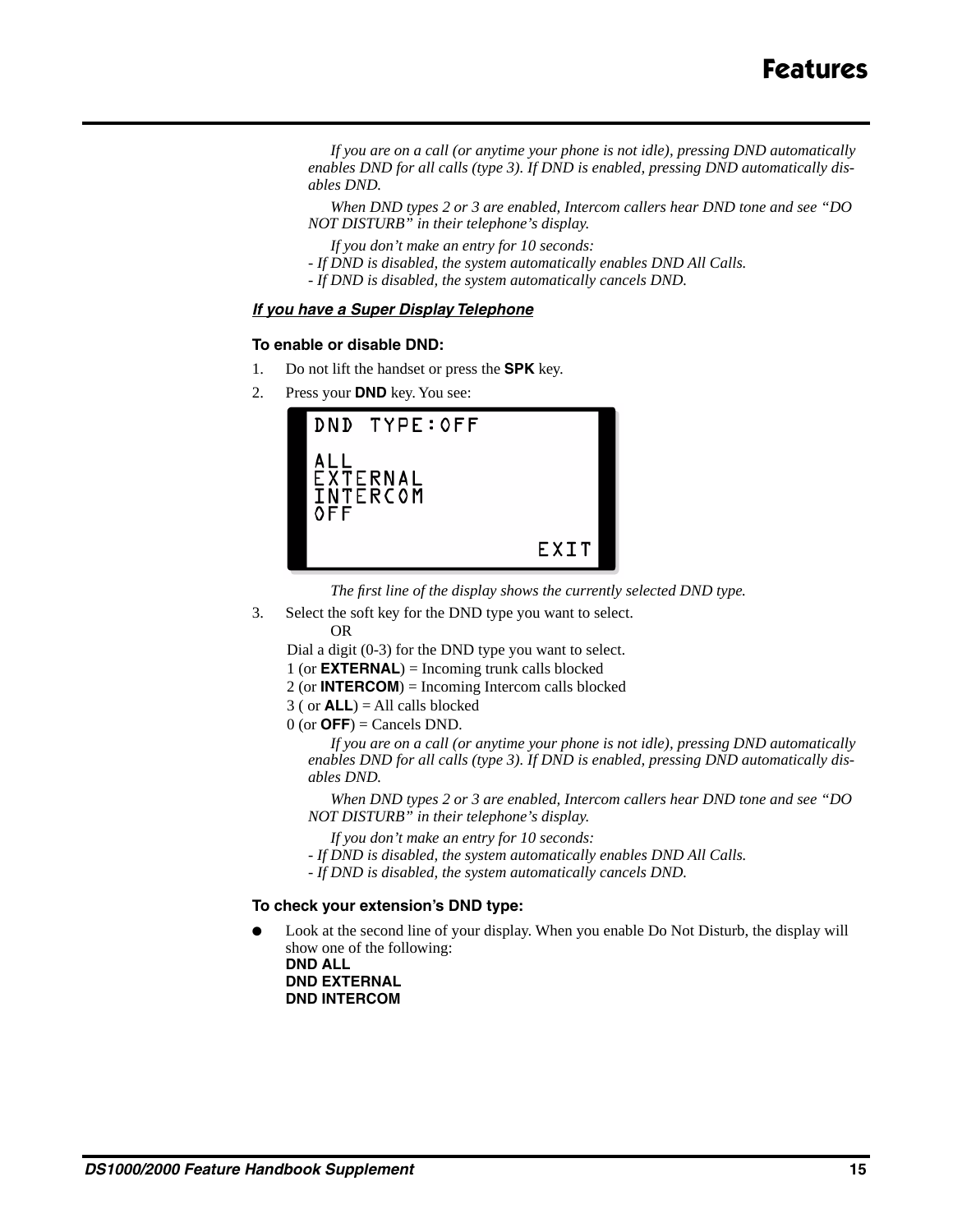## **Extension Locking**

Use Extension Locking to secure your phone when you leave your office. You may want to do this if your phone has Toll Restriction and Class of Service options enabled that could be easily abused. *While locked, the restrictions set up in Class of Service 15 and Toll Level 7 are in force at your extension*. When you return, just unlock your extension to return it to normal operation.

## **Locking and Unlocking Your Extension**

## **To lock your extension:**

● Press **ICM** and dial **##5**.

*Your DND key winks on while your extension is locked. In addition, you hear pulsating Intercom dial tone when you press ICM.*

## **To unlock your extension:**

1. Press **ICM**.

*You hear pulsating Intercom dial tone.*

2. Dial **##5**.

At a 22- or 34- Button Display telephone, you see:



At a Super Display Telephone, you see:



- 3. Enter your PIN number + **HOLD**.
	- *When entering your PIN number:*
	- **CLEAR** *erases your entire entry.*
	- **LND** *backspaces over (erases) the last digit entered.*

## **Entering or Changing Your PIN Number**

**To enter your PIN number (if you don't have one assigned to your extension):**

- 1. Press **ICM**.
- 2. Dial **##6**.

At a 22- or 34-Button Display Telephone, you see:

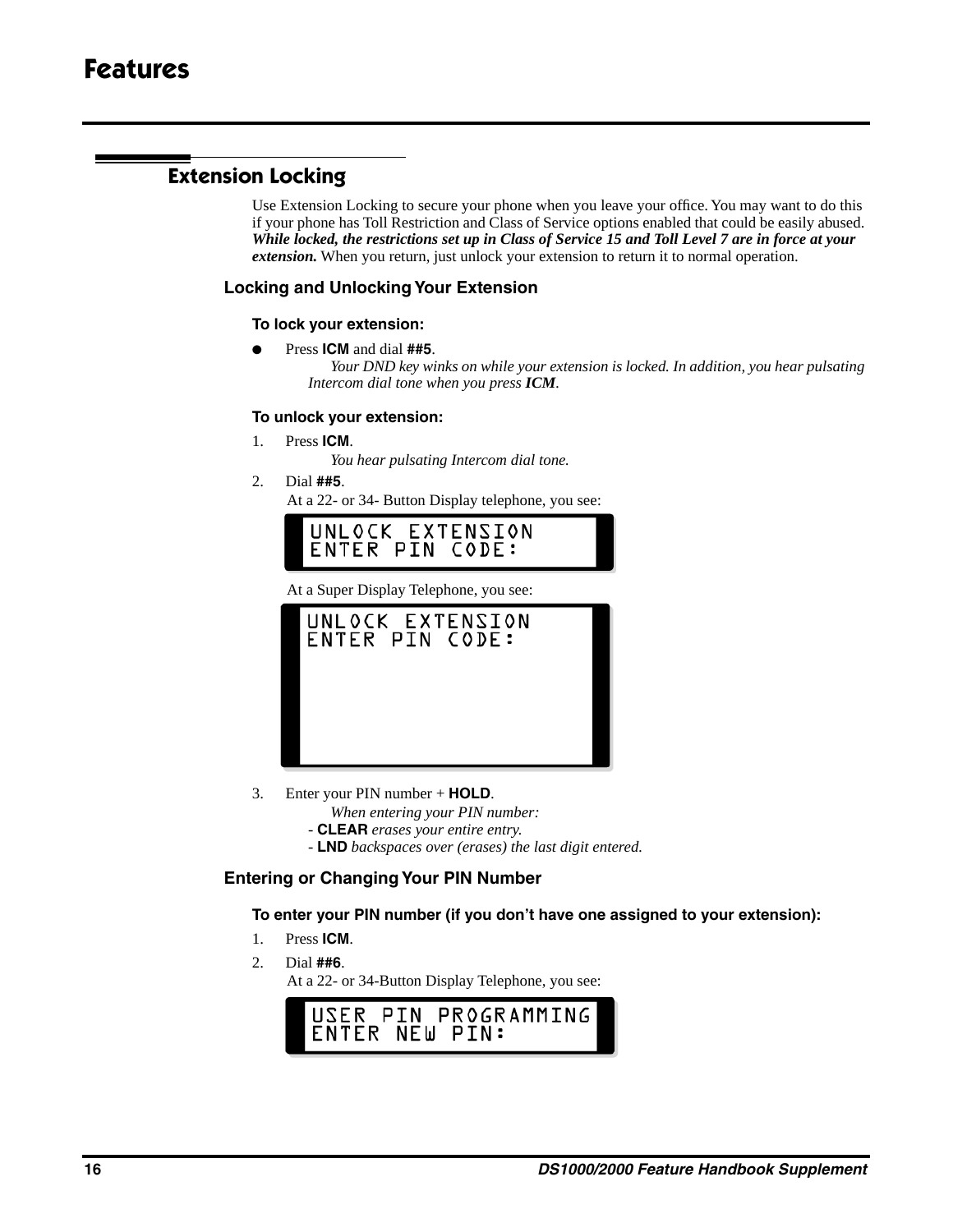

3. Enter your new PIN number + **HOLD**. At a 22- or 34-Button Display Telephone, you see:



At a Super Display Telephone, you see:



4. To confirm your entry, reenter the PIN number you just entered in step 4 above + **HOLD**. At a 22- or 34-Button Display Telephone, you see:



5. Press **PREV**.

**To change your PIN number (if you already have one assigned):**

- 1. Press **ICM**.
- 2. Dial **##6**.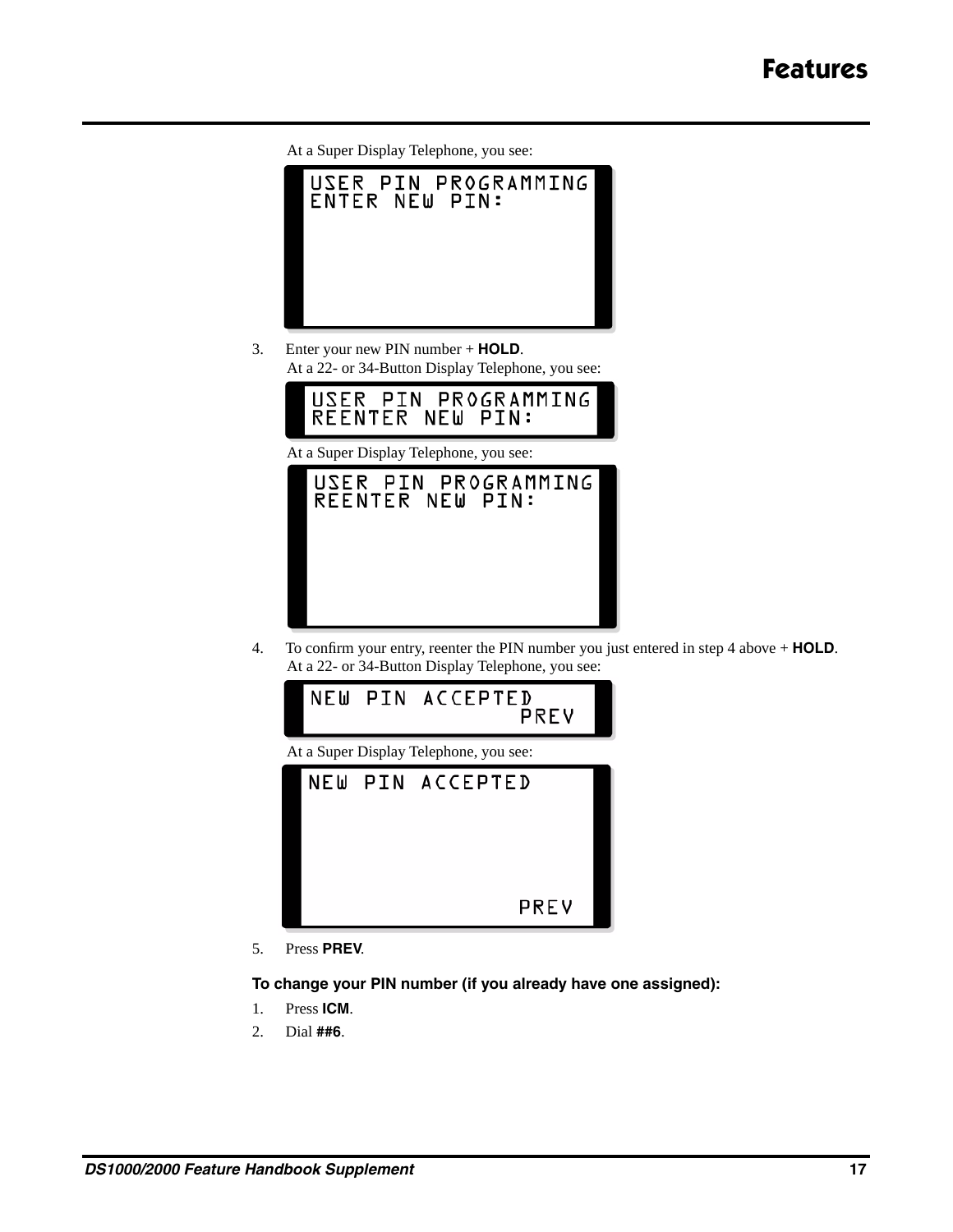# **Features**

MODIFY PIN CODE ENTER PIN CODE: At a Super Display Telephone, you see: MODIFY PIN CODE ENTER PIN CODE:

At a 22- or 34-Button Display Telephone, you see:

3. Enter your current PIN number + **HOLD**. At a 22- or 34-Button Display Telephone, you see:



At a Super Display Telephone, you see:



4. Enter your new PIN number + **HOLD**. At a 22- or 34-Button Display Telephone, you see:



At a Super Display Telephone, you see:



5. To confirm your entry, reenter the PIN number you just entered in step 4 above + **HOLD**.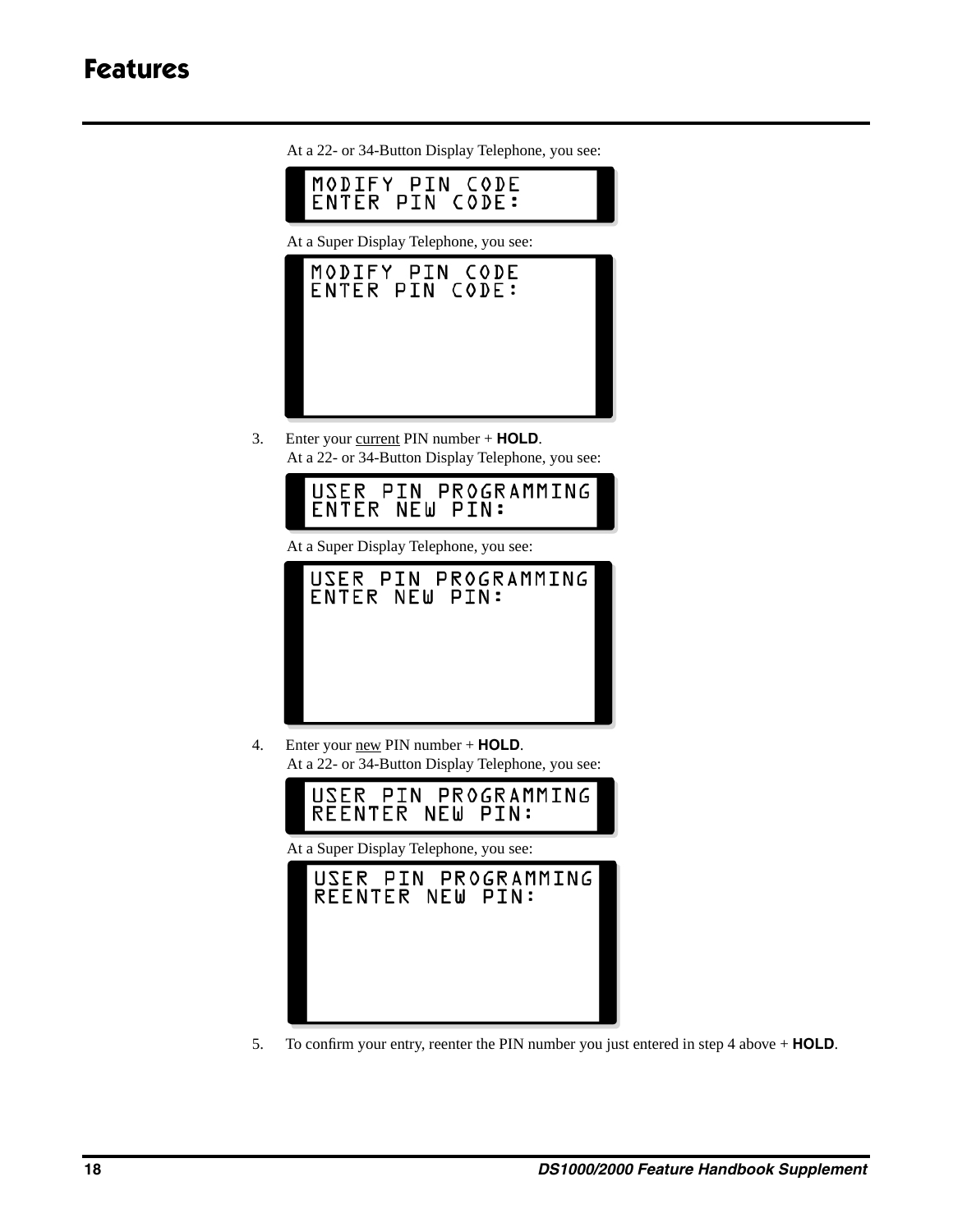- At a 22- or 34-Button Display Telephone, you see: NEW PIN ACCEPTED PREV At a Super Display Telephone, you see: NEW PIN ACCEPTED PREV
- 6. Press **PREV**.

## **To unlock an extension (and clear their PIN number) from the attendant's phone:**

- 1. Press **ICM**.
	- *You must have a PIN number entered for your phone to be able to use this feature.*
- 2. Dial **##3**. At a 22- or 34-Button Display Telephone, you see:



At a Super Display Telephone, you see:



3. Enter your current PIN number + **HOLD**. At a 22- or 34-Button Display Telephone, you see:

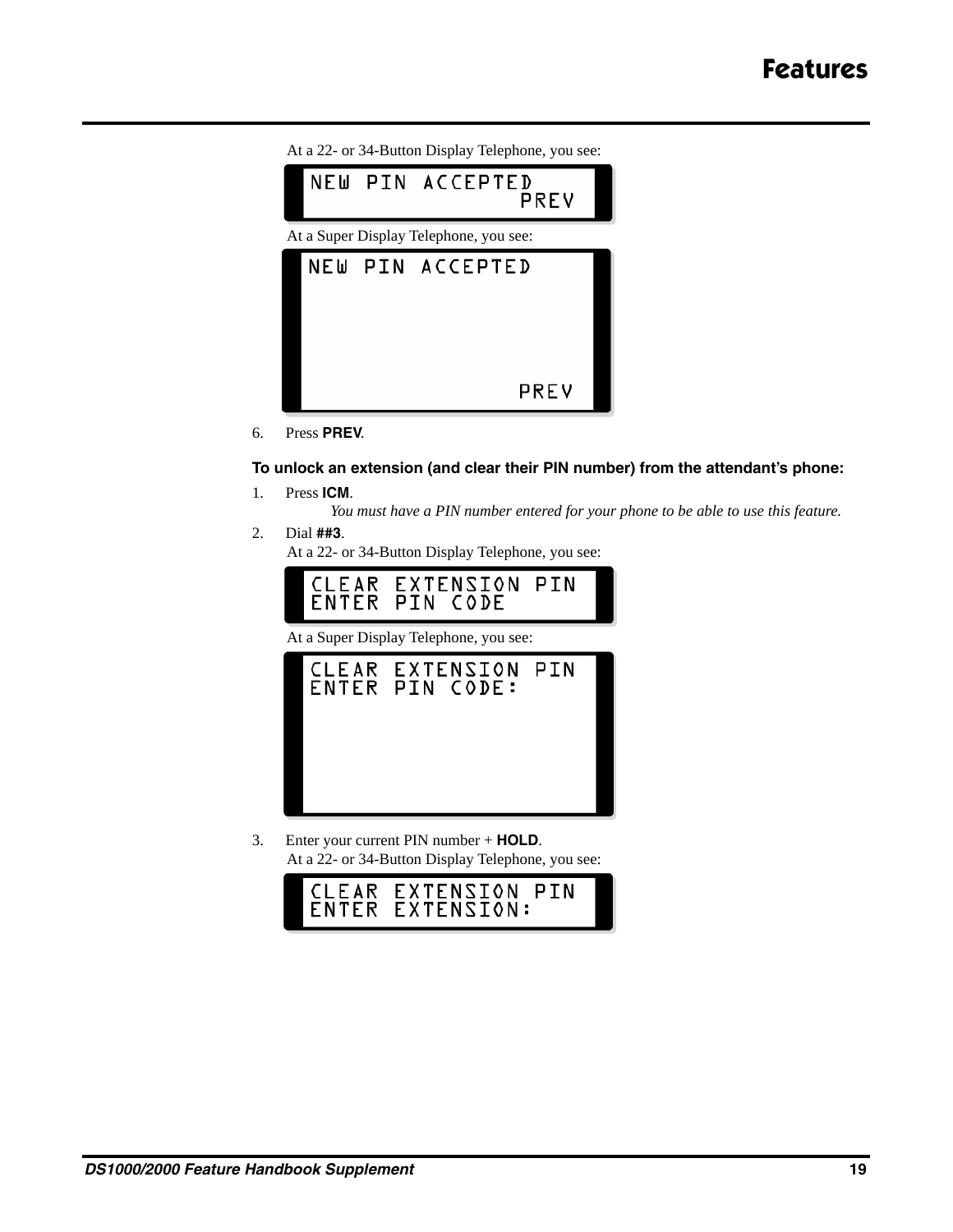

- 4. Enter the number of the extension you want to unlock + **HOLD**.
	- At a 22- or 34-Button Display Telephone, you see: CLEAR PIN:301 YES N٥ At a Super Display Telephone, you see: CLEAR **PIN:301** ENTER EXTENSION: YES N0
- 5. Press **YES** to unlock the extension entered in step 4 above. OR

Press **NO** to go back to step 3 without unlocking.

6. When you have unlocked all extensions desired, press **CONF** to exit.

## **Headset Compatibility**

## **Enhanced Headset Operation**

If you have a headset installed, its operation is enhanced as follows. (*Note that while your extension is in the Headset mode, the system ignores all hookswitch depressions.*)

● **Background Music**

If programmed and connected, Background Music will broadcast over your telephone speaker while your extension is in the Headset mode.

● **Central Office Calls, Answering**

While you are in the Headset mode, you can press Vol Up and Vol Down while idle to control the volume of any ringing call.

● **Handsfree and Handsfree Answerback**

Your extension in the Headset mode can receive normal voice-announced Intercom calls. You can respond to the voice-announced call by speaking toward your phone (just like non-headset extensions). To answer the voice-announced call in the headset, press SPK after hearing the voice-announcement.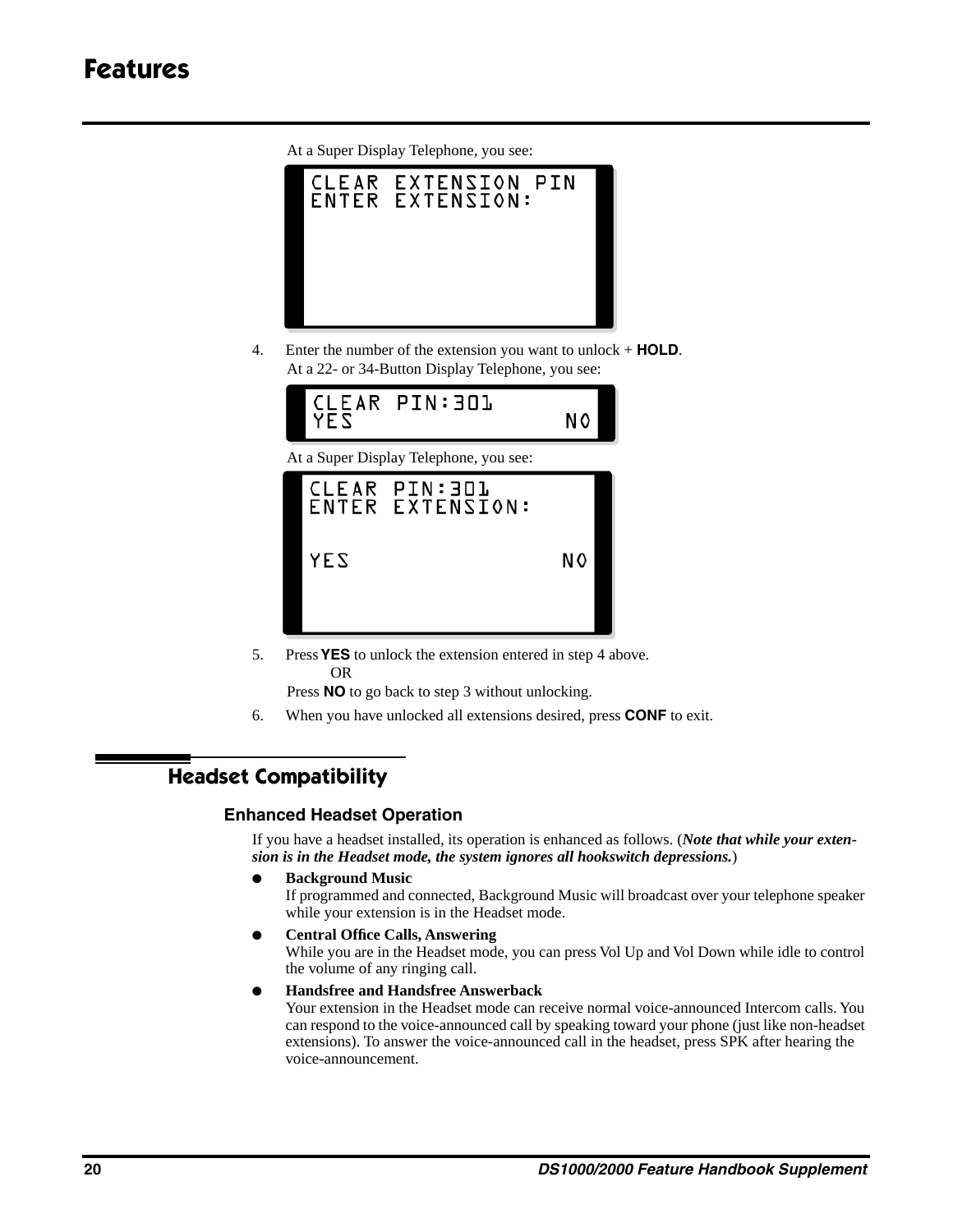#### **Microphone Mute**

While on a headset call, you can press MIC to mute (i.e., turn off) the headset microphone. While responding to an Intercom call using Handsfree Answerback, pressing MIC mutes the Handsfree microphone.

#### ● **Off-Hook Signaling**

Trunk Calls

Your extension in the headset mode can receive either Camp On beeps or Off-Hook Ringing for incoming trunk calls (just like non-headset extensions).

#### Intercom Calls

Your extension in the headset mode can receive either Camp On beeps or Voice Over announcements from a co-worker (just like non-headset extensions).

#### Hotline Calls

Your extension in the headset mode can receive either Camp On beeps or Voice Over announcements from their Hotline partner.

● **Paging**

Internal Paging announcements broadcast over your telephone speaker while your extension is in the Headset mode.

● **Transfer**

Screened and unscreened transfers work just like non-headset extensions. For example, if you press SPK to answer a screened transfer, the call will connect to your headset when the transferring party hangs up.

Handsfree Transfers always connect to your headset, not speakerphone.

#### **Volume Control**

While on a headset call, you can press VOL Up or VOL Down to adjust the receive volume in the headset.

## **Headset Key**

You can have a key on your telephone or DSS Console assigned as a Headset key. Just press this key to enable or disable the headset mode, as an alternative to using the **#HL** User Programmable Feature. The key lights while your extension is in the Headset mode, and is off while Headset mode is disabled.

If you are on a call, pressing the Headset key automatically switches the active call to your headset. Pressing the Headset key again switches the call back to Handsfree.

## **Last Number Redial**

## **Enhanced Last Number Redial**

In enabled for your display telephone, Enhanced Last Number Redial allows you to select from the last 5 outside numbers dialed. When you place a trunk call, the number dialed is stored in the Enhanced Last Number Redial buffer. This buffer saves the 5 most recent numbers (including Speed Dial calls), with the most recent call at the top of the buffer and the oldest number at the bottom of the buffer. Old calls get pushed off the bottom of the buffer to make room for new calls at the top. If you dial a number that is already stored in the buffer, the system inserts the number at the top of the buffer and deletes the duplicate entry.

The numbers stored in the Enhanced Last Number Redial buffer are retained if the system resets or is powered down.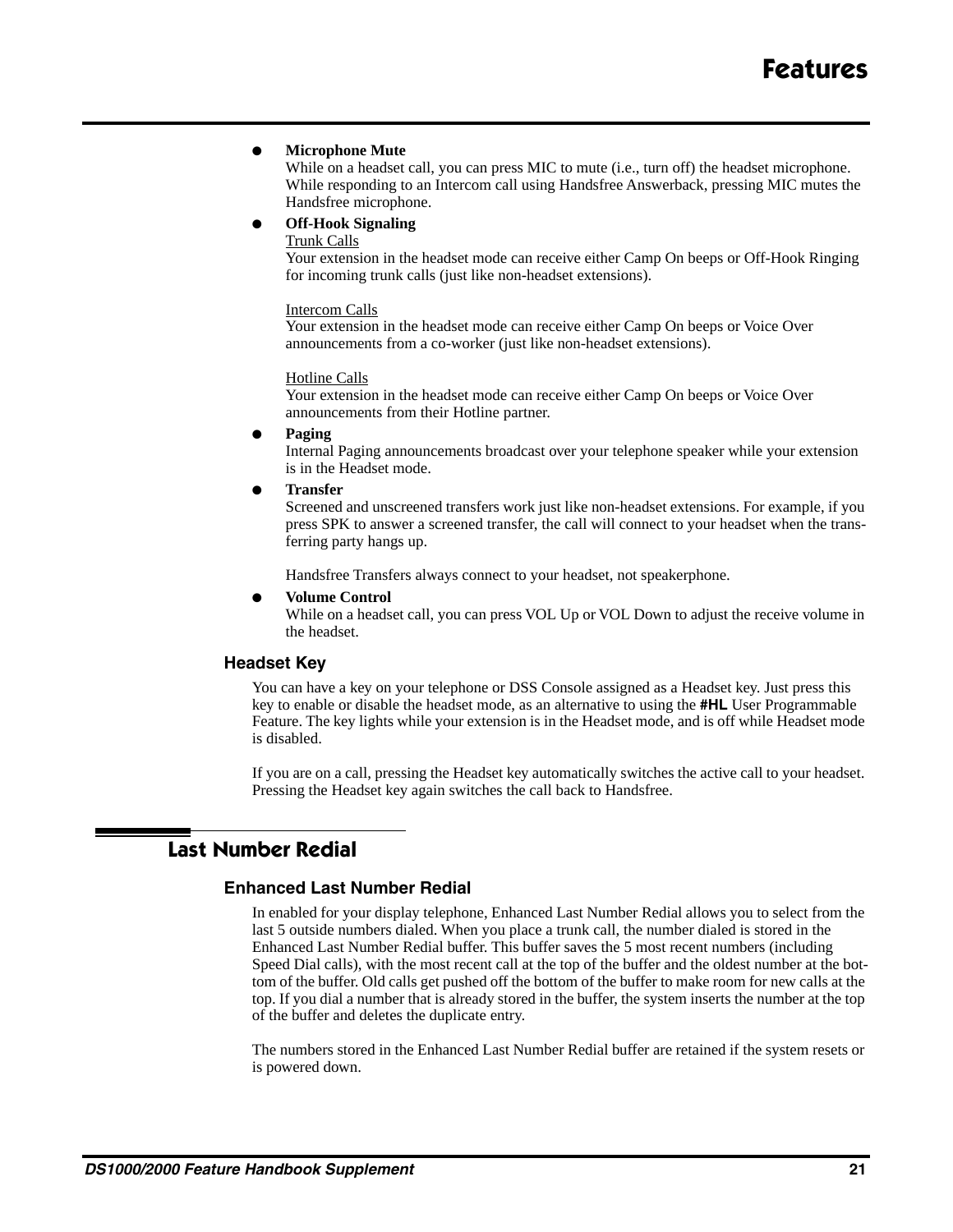## *If you have a 22-Button or 34-Button Display Telephone*

## **To redial your last call (when Enhanced Last Number Redial is enabled):**

*If you select a line key before going to step 1, the system automatically outdials your most recent call when you press LND.*

1. Press **LND**. You see (for example):



*The number to the right of the display shows the Last Number Redial record number (1-5). To return your phone to idle, press LND again.*

- 2. (Optional) Press **Vol Up** or **Vol Down** to display the number you want to recall.
- 3. Press **SPK**, **DIAL** or lift the handset to recall the displayed number.

*The system tries to use the same trunk as that used for your initial call.* 

*- If that trunk is busy, the system selects a trunk from the same group as your initial call.* 

*- If all trunks are busy, you can dial 2 to leave a Trunk Queue or Trunk Camp On. The* 

*number will automatically redial when the Trunk Queue or Trunk Camp On goes through.*

## **To erase (clear) all the numbers from your Enhanced Last Number Redial buffer:**

1. Press **LND**. You see (for example):





3. Press the **YES** soft key to erase all the numbers in the Last Number Redial buffer and return to idle.

OR

Press the **NO** soft key to return to step 1 without erasing the buffer.

## *If you have a Super Display Telephone*

## **To redial your last call (when Enhanced Last Number Redial is enabled):**

*If you select a line key before going to step 1, the system automatically outdials your most recent call when you press LND.*

1. Press **LND**. You see (for example):



*To return your phone to idle, press LND again.*

2. Press the key that corresponds to the number you want to recall.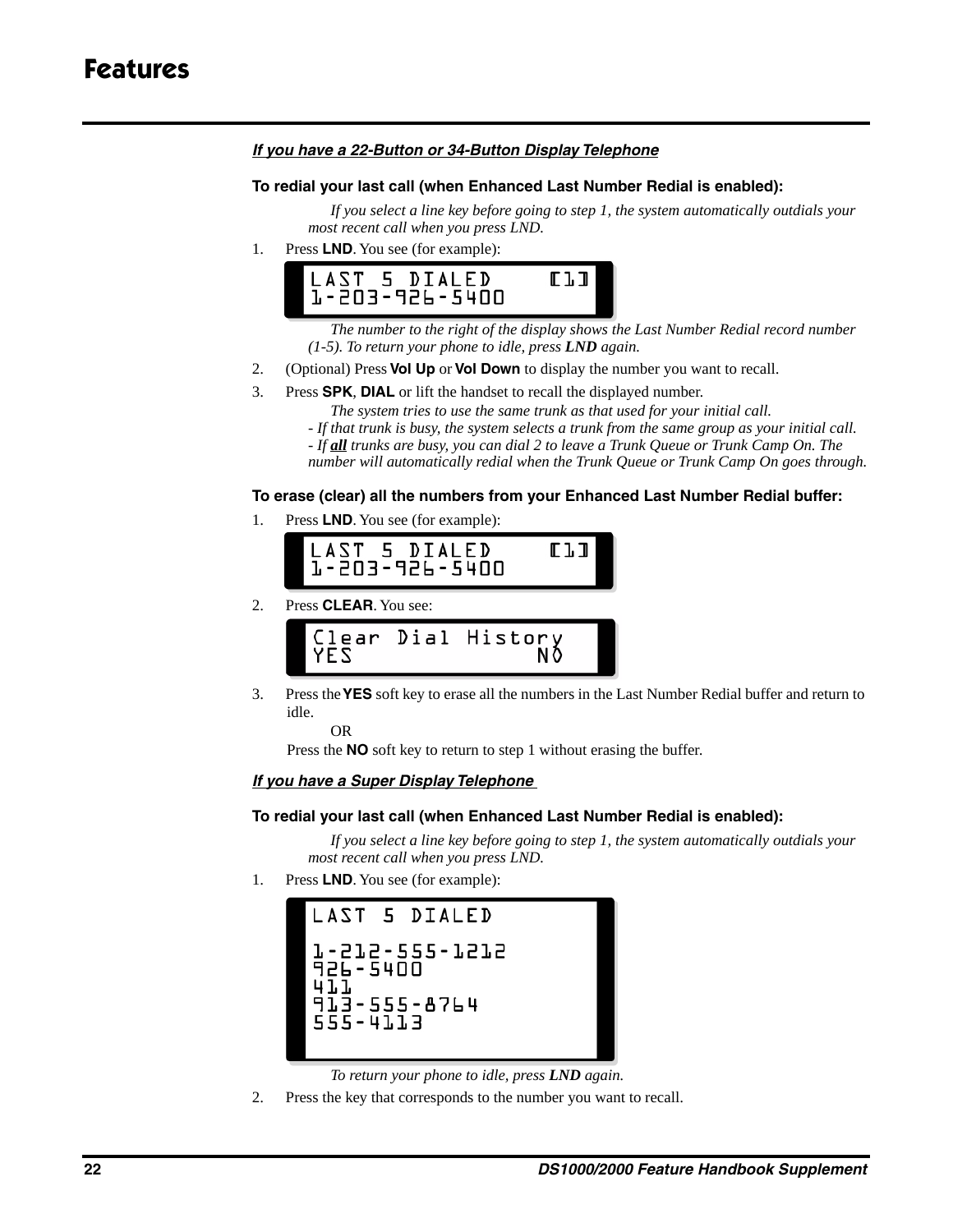- *The system tries to use the same trunk as that used for your initial call.*
- *If that trunk is busy, the system selects a trunk from the same group as your initial call.*
- *If all trunks are busy, you can dial 2 to leave a Trunk Queue or Trunk Camp On. The*
- *number will automatically redial when the Trunk Queue or Trunk Camp On goes through.*
- 3. The stored number dials out.

**To erase (clear) all the numbers from your Enhanced Last Number Redial buffer:**

1. Press **LND**. You see (for example):



2. Press **CLEAR**. You see:



3. Press the **YES** soft key to erase all the numbers in your Last Number Redial buffer and return to idle.

OR

Press the **NO** soft key to return to step 1 without erasing the buffer.

## **Microphone Mute**

## **Handsfree Reply Soft Key**

If you have a display set, you can press your **HF REPLY (HFRP)** soft key to turn off your telephone's Handsfree microphone for incoming Intercom calls.

#### *If you have a 22-Button or 34-Button Display Telephone*

#### **To turn off your telephone's microphone for Incoming Intercom calls:**

1. Press **PGM** + **MORE**. You see:

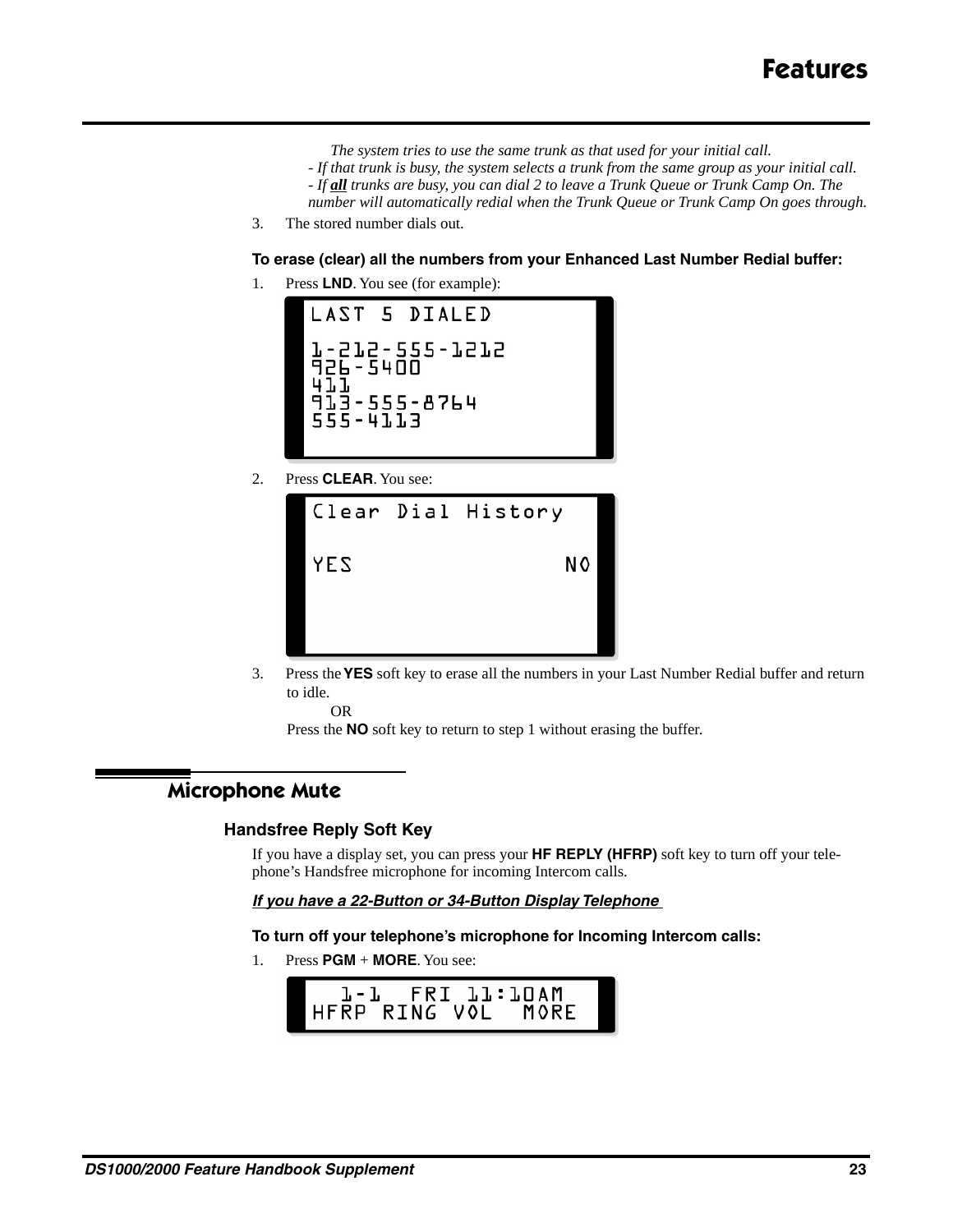# **Features**

2. Press **HFRP**. You see:



*The first line of the display indicates whether Handsfree Reply is on or off.*

3. To turn Handsfree Reply on (if it is off), press **ON**. OR

To turn Handsfree Reply off (if it is on), press **OFF**.

#### **When you answer a voice-announced Intercom call (if Handsfree Reply is off):**

*You hear a single beep in your speaker and the voice of the calling party. The ICM, MIC, and SPK keys are on.*

To answer the voice-announcement, lift the handset. OR

Press **MIC** to turn Handsfree Reply back on (*for this call only*).

## *If you have a Super Display Telephone*

1. Press **PROGRAM**. You see:



2. Press **HF REPLY**. You see:



*The first line of the display indicates whether Handsfree Reply is on or off.*

3. To turn Handsfree Reply on (if it is off), press **ON**. OR

To turn Handsfree Reply off (if it is on), press **OFF**.

## **When you answer a voice-announced Intercom call (if Handsfree Reply is off):**

*You hear a single beep in your speaker and the voice of the calling party. The ICM, MIC, and SPK keys are on.*

To answer the voice-announcement, lift the handset. OR

Press **MIC** to turn Handsfree Reply back on (*for this call only*).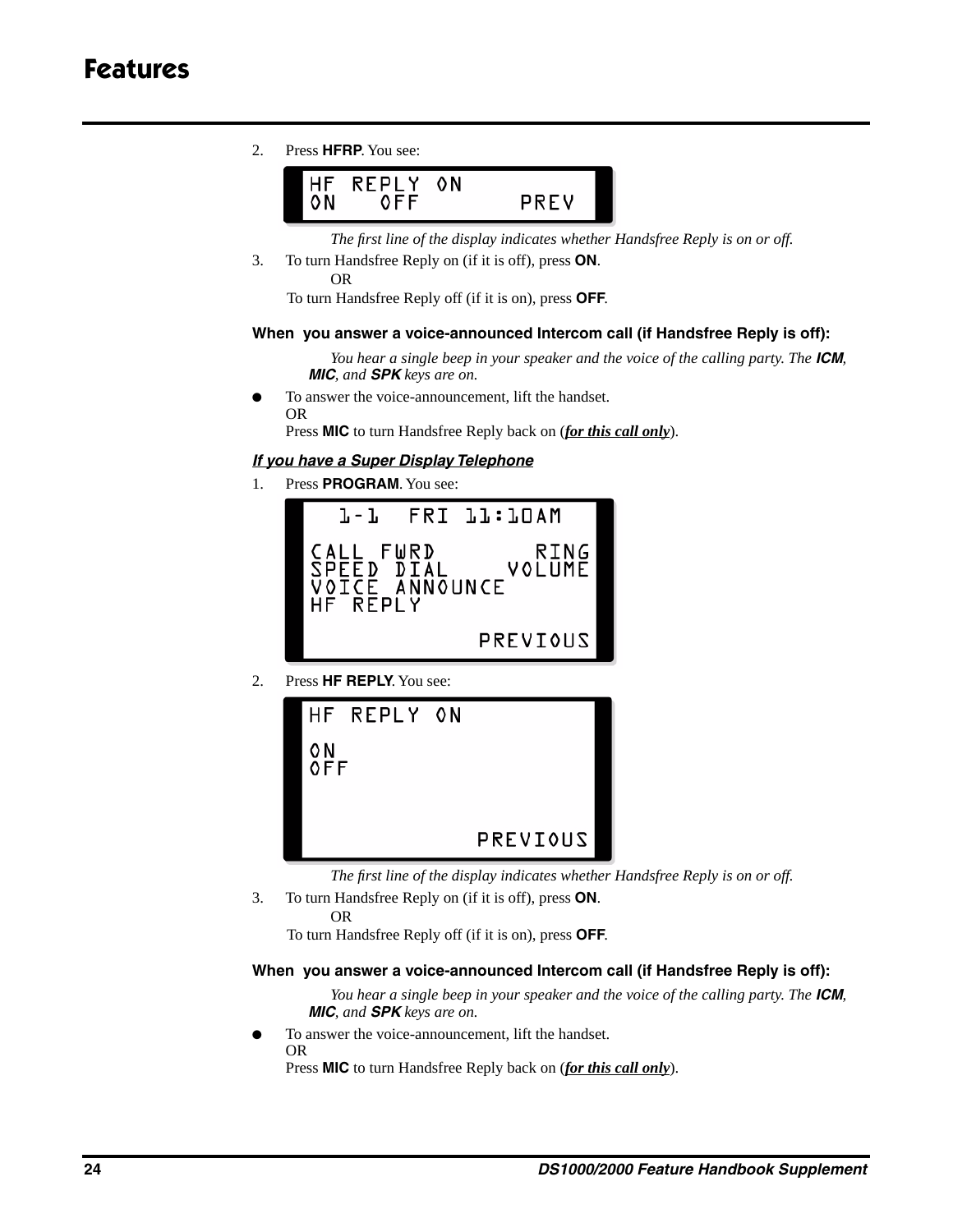## **Handset Mute**

Microphone Mute lets you turn off your phone's handset or Handsfree microphone at any time. While the extension is on-hook, Microphone Mute mutes the Handsfree microphone. While offhook, Microphone Mute mutes the handset microphone. Previously, Microphone Mute could only turn off the keyset's Handsfree microphone.

## **Paging**

## **Ringing Over Page**

External Paging speakers can optionally broadcast trunk (outside call) ringing, Intercom ringing, or Door Box chimes. While idle, External Paging speakers can also optionally broadcast Background Music.

#### **To answer the call that is ringing over the Paging speakers:**

- 1. Lift handset or press **SPK**.
- 2. Dial **\*0**.
- 3. Converse with the caller.

*If you answered Door Box chimes, you can press the FLASH key or the OPEN and RLS soft keys to control the Door Box relay.*

## **Prime Line Preference**

## **Prime Line Enhancements**

Your extension's Idle Prime Line can be any trunk or trunk group, regardless of whether you have a line or loop key for the trunk or group. Ask your Communications Manager about setting this feature up for your phone. (Note that Intercom Prime Line works the same as in previous releases.)

## **Selectable Display Messaging**

## **Soft Key Enhancement**

If you have a display keyset, you can dial codes from the dial pad or use your new soft keys to set up Selectable Display Messaging.

## *If you have a 22-Button or 34-Button Display Telephone*

#### **To select a Selectable Display Message:**

1. Press **ICM** and dial **\*3**, or press your Call Forwarding key**.** OR

Press **PGM** + **CFWD**. You see:



2. Dial **8** or press **MORE** + **MSG**. You see:

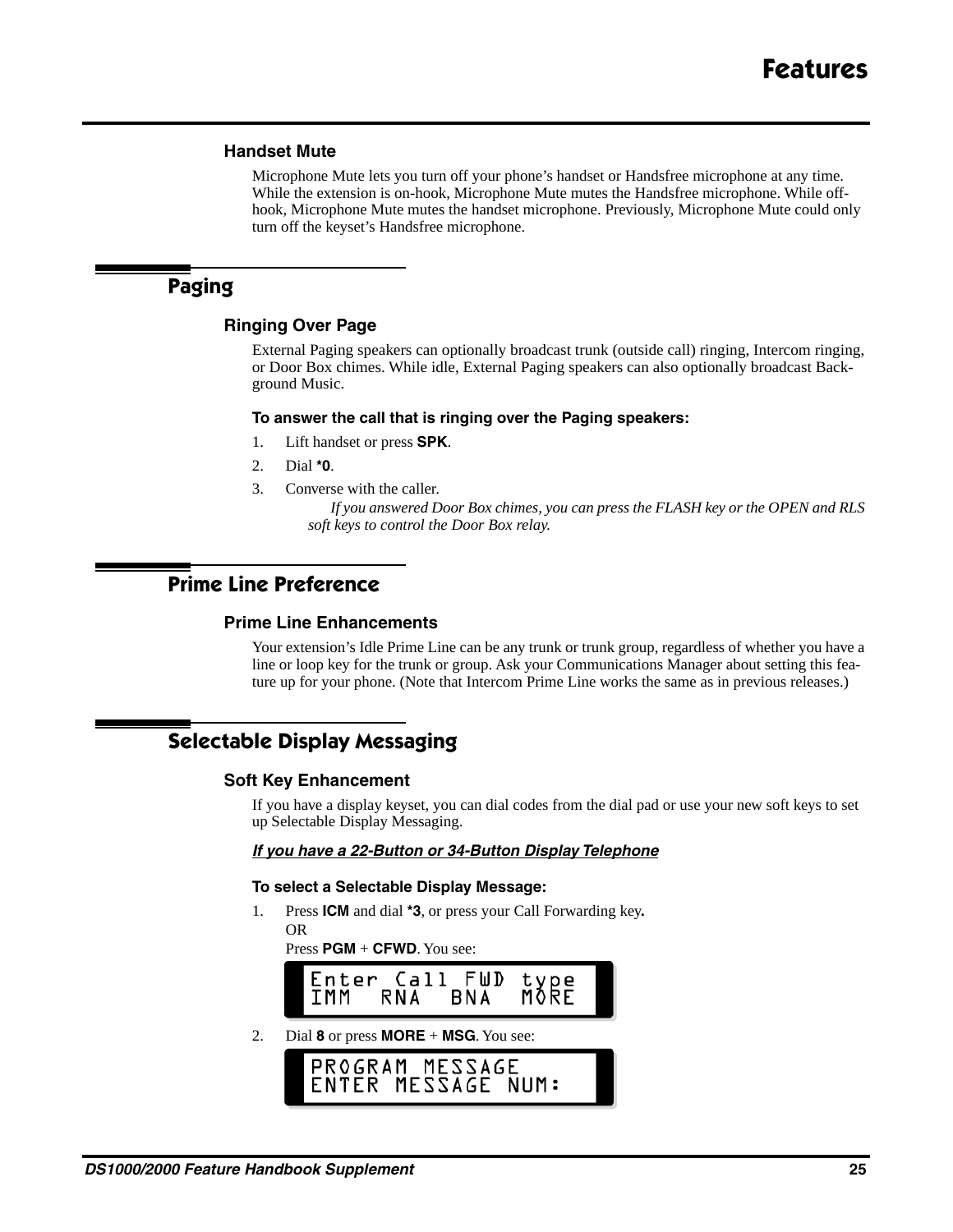3. Dial the message number (01-16).

OR

Press **Vol Up** or **Vol Down** to scroll through the messages.

- 4. Press **HOLD**. The selected message displays.
- 5. Enter any additional digits.

*The total number of digits/characters in the message cannot exceed 20. Use any valid characters, digits, or symbols (just as if you were entering names).*

6. Press **HOLD**.

*It is no longer necessary to press* **SPK** *to hang up.*

## **To cancel Selectable Display Messaging:**

1. Press **ICM** and dial **\*3**, or press your Call Forwarding key**.** OR

Press **CLEAR** + **PGM** + **CFWD**. You see:



- 2. Dial **0**, press **CLEAR**, or press **NONE** to cancel forwarding.
- 3. Selectable Display Messaging in cancelled. *It is no longer necessary to press* **SPK** *to hang up.*

## *If you have a Super Display Telephone*

## **To select a Selectable Display Message:**

1. Press **ICM** and dial **\*3**, or press your Call Forwarding key**.** OR

Press **PROGRAM** + **CALL FWRD**.



2. Dial **8** or press **MESSAGE**. You see:



3. Dial the message number (01-16).

OR

Press **Vol Up** or **Vol Down** to scroll through the messages.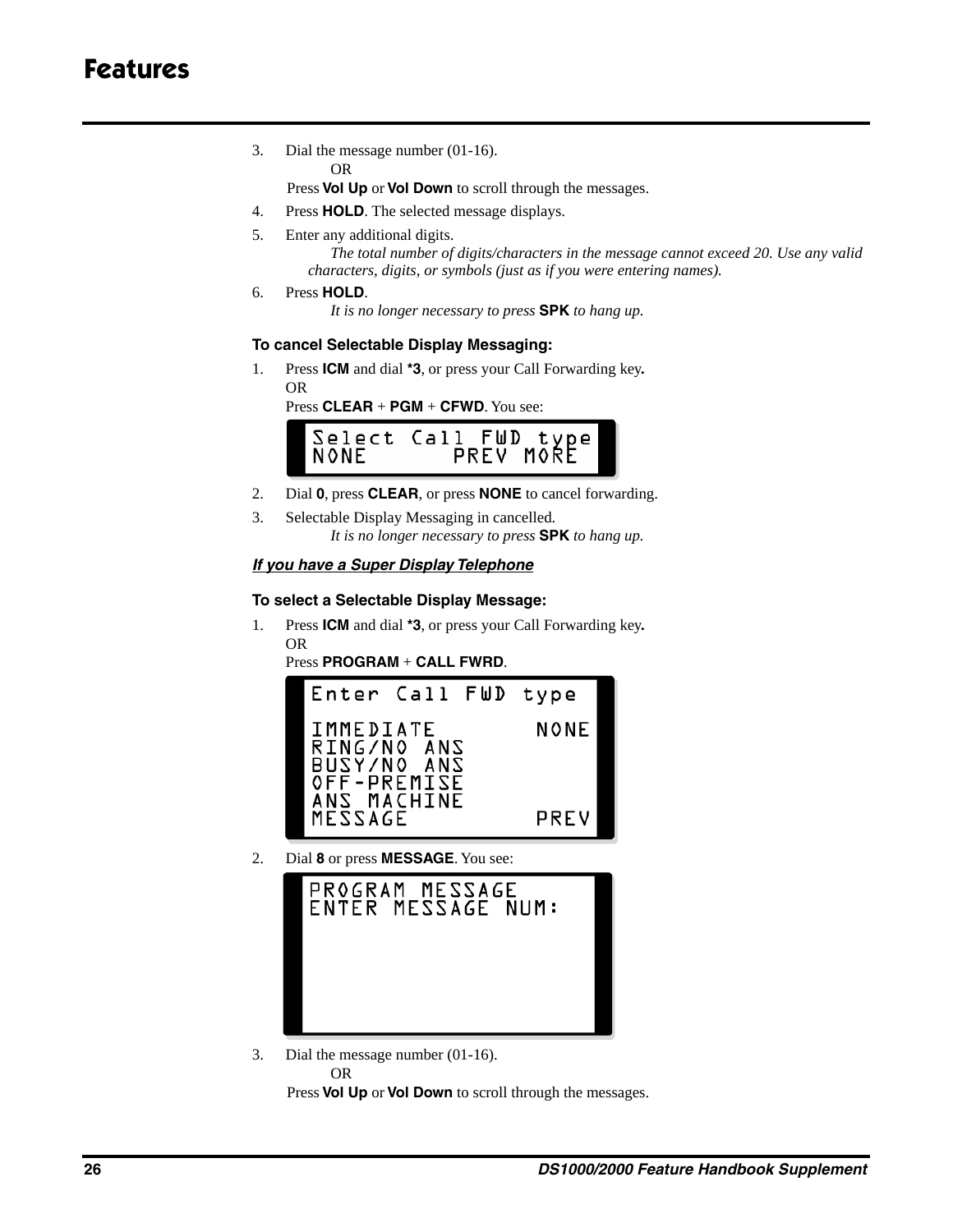- 4. Press **HOLD**. The selected message displays.
- 5. Enter any additional digits. *The total number of digits/characters in the message cannot exceed 20. Use any valid characters, digits, or symbols (just as if you were entering names).*
- 6. Press **HOLD**.

*It is no longer necessary to press* **SPK** *to hang up.*

#### **To cancel Selectable Display Messaging:**

1. Press **ICM** and dial **\*3**, or press your Call Forwarding key. OR

Press **PROGRAM** + **CALL FWRD**. You see:



- 2. Dial **0**. OR Press **NONE**. OR Press **CLEAR**. *It is no longer necessary to press* **SPK** *to hang up.*
- 3. Selectable Display Messaging is cancelled.

## **Voice Mail**

## **Simplified Voice Mail Access**

Your system now provides the following Voice Mail enhancements:

#### **To call your mailbox:**

Press **MW**.

*There is no need to press SPK, ICM, or lift the handset first. The Number of Messages display previously accessed by pressing MW while idle is removed. This information is already provided by the V-Mail nn (VMnn) soft key. While connected to your mailbox, your MW key will be on (red).* 

#### **To hang up while using your mailbox:**

Press **MW**.

*Your MW key will go out.*

## **Simplified Conversation Record Disconnect**

#### **When you want to stop Conversation Record**

Press your lit **MW** key. *Recording stops and the call is sent to your voice mailbox.*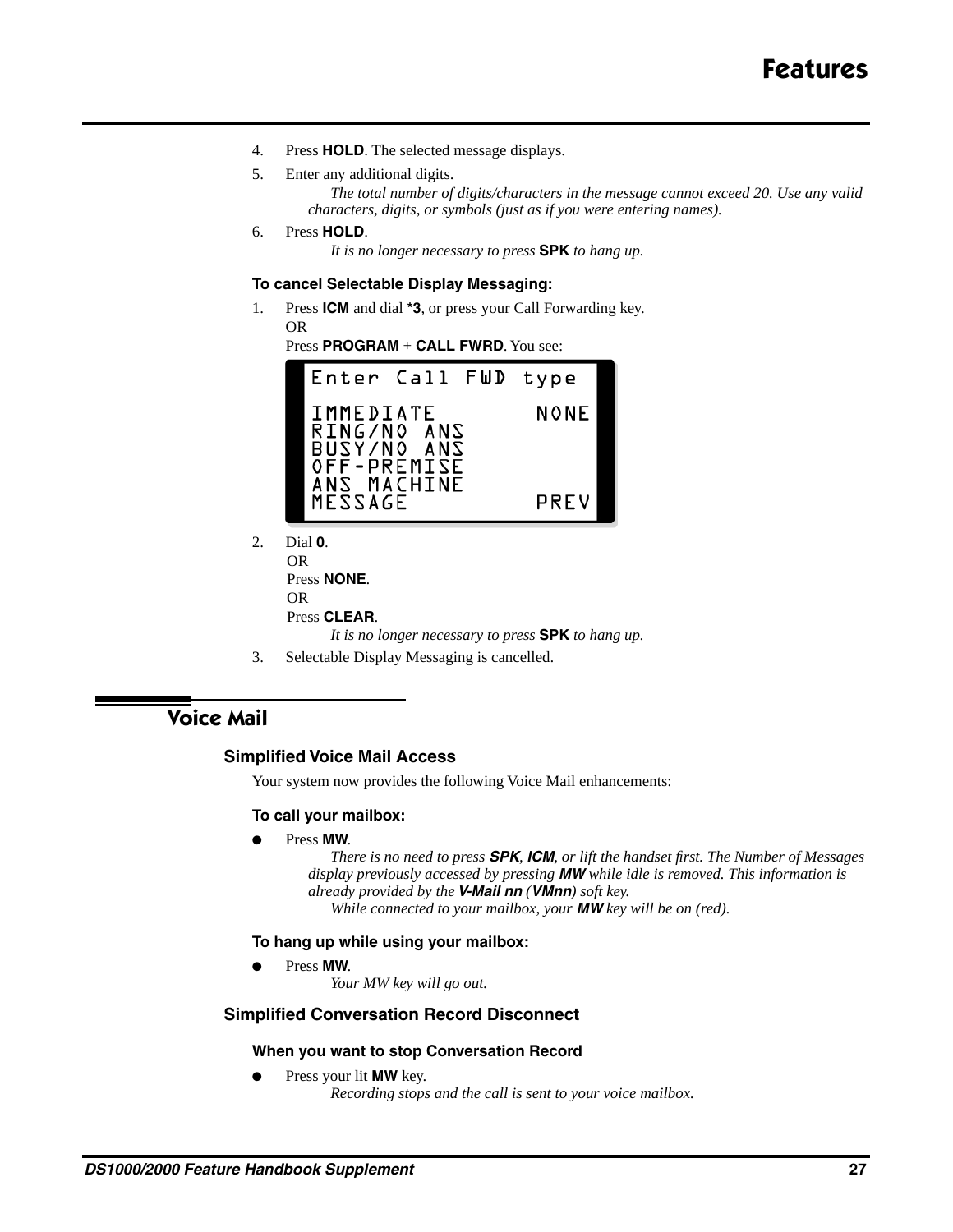## **Personal Answering Machine Emulation Soft Key Enhancements**

If you have a display keyset, you can dial codes from the dial pad or use your soft keys to set up Personal Answering Machine Emulation.

## *If you have a 22-Button or 34-Button Display Telephone*

## **To activate Personal Answering Machine Emulation:**

1. Press **ICM** and dial **\*3**, or press your Call Forwarding key**.** OR

|  | $Press$ PGM $+$ CFWD. |
|--|-----------------------|
|  |                       |



2. Dial **7** or press **MORE** + **AME**. You see:

3. Dial **2** or press **ALL** to forward all calls. OR

> Dial **8** or press **TRNK** to forward just trunk calls. *It is no longer necessary to press* **SPK** *to hang up.*

## **To cancel Personal Answering Machine Emulation:**

1. Press **ICM** and dial **\*3**, or press your Call Forwarding key. OR

Press **CLEAR** + **PGM** + **CFWD**. You see:

|  | Select Call FWD type'<br>⊿NONF PREV MORE |
|--|------------------------------------------|
|--|------------------------------------------|

- 2. Dial **0**, press **CLEAR**, or press **NONE** to cancel forwarding.
- 3. Personal Answering Machine Emulation is cancelled. *It is no longer necessary to press* **SPK** *to hang up.*

## *If you have a Super Display Telephone*

## **To activate Personal Answering Machine Emulation:**

1. Press **ICM** and dial **\*3**, or press your Call Forwarding key. OR

```
Press PROGRAM + CALL FWRD.
```
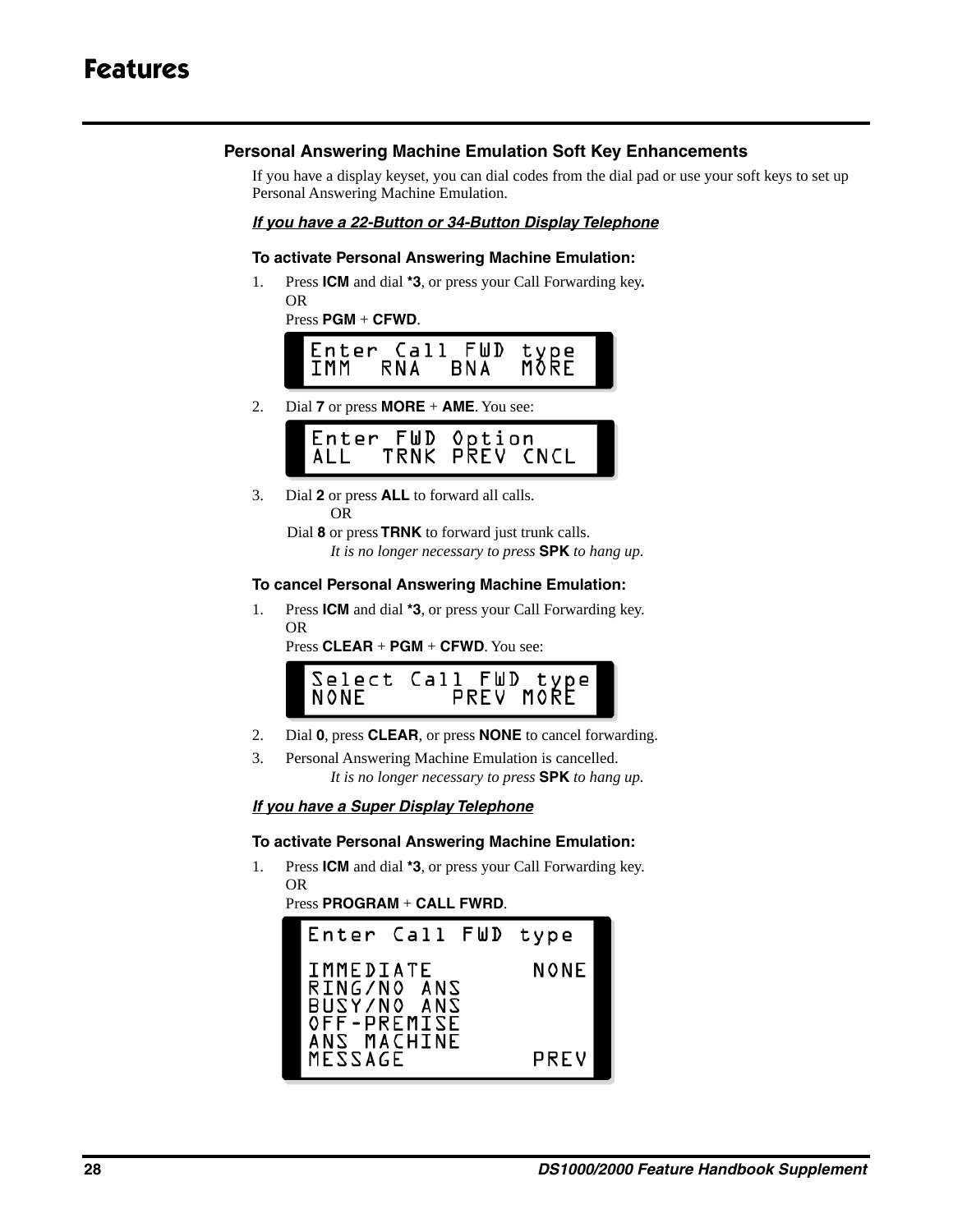2. Dial **7** or press **ANS MACHINE**:



Dial **2** or press **ALL** to forward all calls. OR

Dial **8** or press **TRUNK ONLY** to forward just trunk calls. *It is no longer necessary to press* **SPK** *to hang up.*

## **To cancel Personal Answering Machine Emulation:**

1. Press **ICM** and dial **\*3**, or press your Call Forwarding key. OR

Press **PROGRAM** + **CALL FWRD**. You see:



2. Dial **0**. OR Press **NONE**. OR

Press **CLEAR**.

*It is no longer necessary to press* **SPK** *to hang up.*

3. Personal Answering Machine Emulation is cancelled.

*Handling Personal Answering Machine Emulation Calls*

## **When Personal Answering Machine Emulation broadcasts your caller's voice, you can:**

*While you are listening to the broadcast, SPK flashes and MW lights steadily on.*

- Do nothing to have the caller's message automatically recorded in your mailbox.
- Press **SPK** or lift the handset to intercept the call.
	- *If your extension is in the headset mode, you can only press SPK.*
- Press MW to stop the broadcast and send the call directly to your mailbox.

## **Walking Class of Service**

Walking Class of Service allows you to temporarily implement your Toll Restriction and Class of Service settings at a co-worker's phone. You would normally do this to override dialing restrictions at a telephone. For example, if you are an executive with an unrestricted phone you can walk to any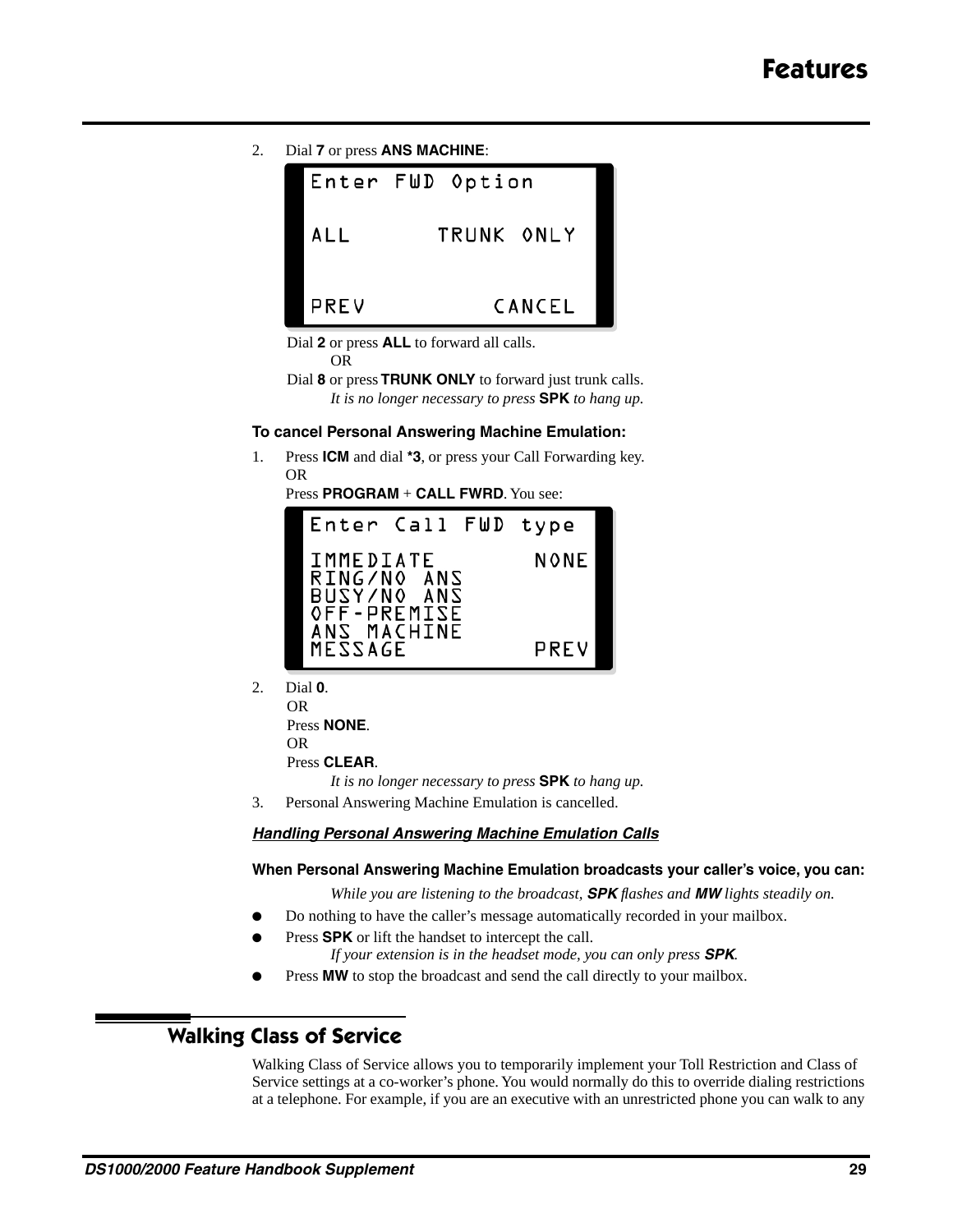phone in the building, implement Walking Class of Service, and dial without restriction. *After the phone goes idle, Walking Class of Service remains in effect for 10 seconds.* This permits you to make multiple calls before the phone returns to its normal restrictions.

#### **To enable Walking Class of Service at a co-worker's extension:**

- 1. Press **ICM**.
- 2. Dial **##0**.

At a 22- or 34-Button Display Telephone, you see:



*If your extension does not have a PIN code already entered, skip to step 4. When entering a PIN number or extension number:*

- **CLEAR** *erases your entire entry.*
- **LND** *backspaces over (erases) the last digit entered.*
- 3. Enter *your own* extension number + **HOLD**.
	- At a 22- or 34-Button Display Telephone, you see:



At a Super Display Telephone, you see:



4. Enter your PIN number + **HOLD**.

*If your extension does not have Walking Class of Service capability, you will hear error tone.*

5. Place any call or use any feature allowed by your Toll Restriction and Class of Service settings. *You can place additional calls. Walking Class of Service will automatically deactivate after 10 seconds.*